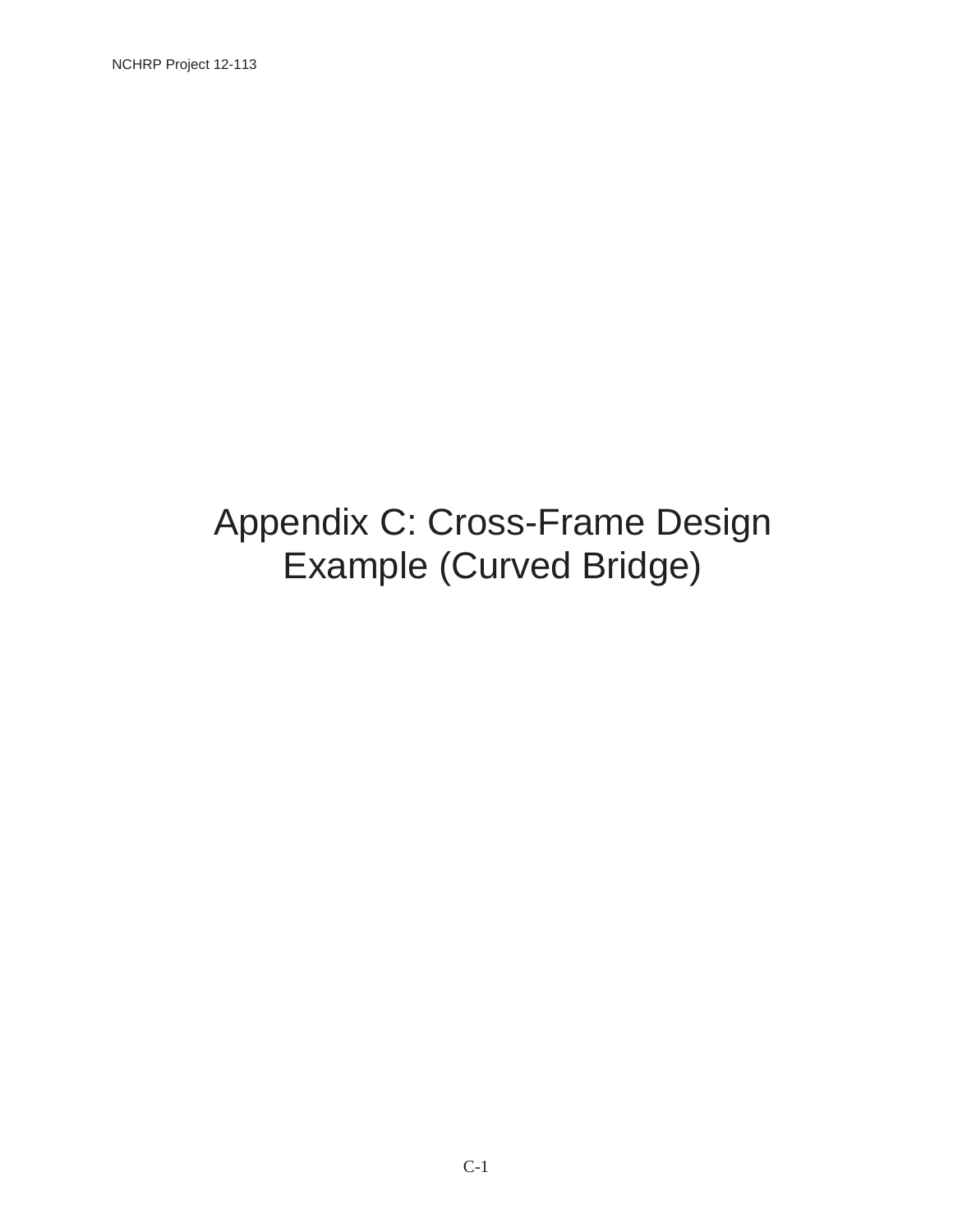# **Introduction**

This document follows the Steel Bridge Design Handbook (SBDH) Design Example 3: Three-Span Continuous Horizontally Curved Composite Steel I-Girder Bridge (Rivera and Chavel 2015). In that example, girder design and detailing is evaluated extensively. Based on the findings and results of NCHRP Project 12-113, the calculations presented herein expand on SBDH Design Example 3. In general, the calculations follow AASHTO LRFD 9th Edition Specifications (2020), or as modified based on the recommendations of NCHRP 12-113. The proposed recommendations are discussed and illustrated with sample calculations. For clarity, AASHTO LRFD article numbers are simply referred to as Article 4.6.3 (as an example) herein.

This document focuses on three major components of cross-frame design: (i) analysis techniques, (ii) combining force effects including stability bracing requirements, and (iii) estimating the capacity/resistance for all relevant limit states. Following this brief introductory section and an overview of pertinent AASHTO LRFD Articles, the calculation herein is organized by those three components. Relevant information such as cross-section views, if not included in this document, can be found in the original design example. For reference, a framing plan adapted from Rivera and Chanel (2015) is provided below.



**Figure 1:** Sketch of superstructure faming plan of bridge; adapted from Rivera and Chavel (2015)

Parameters highlighted in yellow are user inputs (e.g., geometric properties, material properties, design constants). Parameters that are not highlighted have either been previously defined or are functions of other values input by the user. Results highlighted in red are key design loads or resistances, and final design checks are highlighted in orange.

# AASHTO LRFD Overview

As outlined in Article 6.7.4, cross-frames shall be investigated for all stages of assumed construction procedures and the final condition. Cross-frames serve many purposes and resist a variety of loads throughout the life of a bridge. Those loading conditions, for which a designer should consider in design, include the following:

- Transfer of lateral wind loads from the bottom of the girder to the deck and from the deck to the bearings;

- Provide lateral support to the fascia girders between cross-frame locations to control torsional stresses and rotations due to loads applied to the overhangs, particularly during concrete deck placement;

- Control stability of the girder in the negative and positive moment region by restraining twist of the crosssection prior to curing of the concrete deck;

- Consideration of any flange lateral bending effects; and
- Distribution of vertical dead and live loads applied to the structure.

Also documented in Article 6.7.4, cross-frames shall be designed for all applicable limit states, if included in the structural model used to determine force effects. This is particularly true for horizontally curved bridges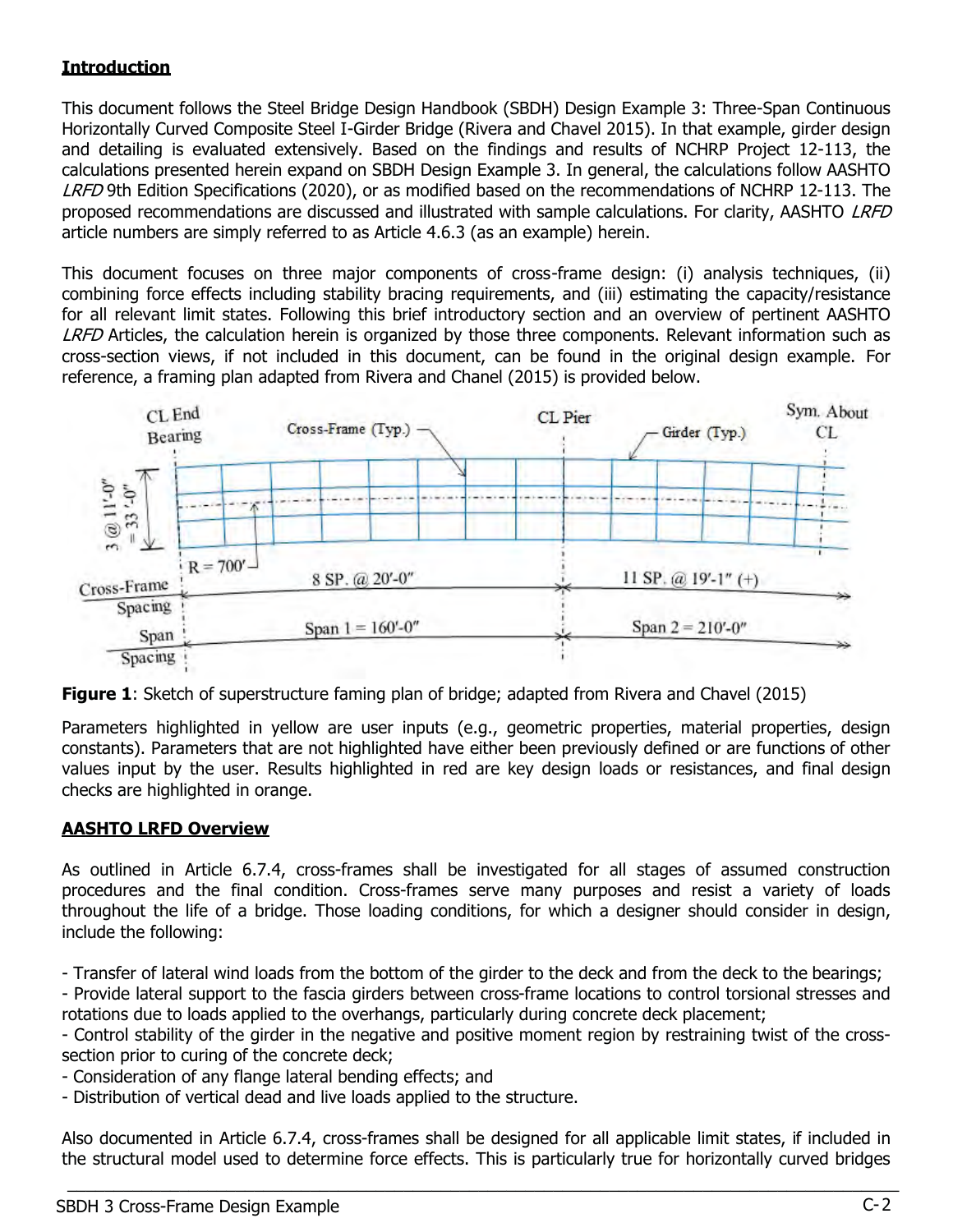that exceed one or more of the conditions specified in Article 4.6.1.2.4 for neglecting the effects of curvature. In these cases, the force effects in cross-frames (considered primary members) shall be computed, and all applicable limit states shall be considered in the design of the member and connections. For straight bridges, at a minimum, cross-frames shall be designed to transfer wind loads according to the provisions of Article 4.6.2.7 and shall meet all applicable slenderness requirements in Article 6.8.4 or Article 6.9.3. Although, as recommended from NCHRP 12-113, stability bracing should also be considered a minimum design requirement.

SBDH Example 3 represents a three-span, horizontally curved bridge with normal supports. Therefore, crossframes are considered primary members and shall be comprehensively designed for all limit states. In the original SBDH Example 3 document, cross-frames and their connection plates were only designed for select load cases. In this calculation, a more thorough investigation of all pertinent design checks is made. For reference, the cross-frames are spaced at 20 feet on center typically and are placed in contiguous, radial lines oriented normal to the girders; this layout is in compliance with the guidelines provided in Article 6.7.4.2. Additionally, the cross-frame spacing satisfies the spacing limits established for curved systems in the same article, as was documented in Section 4.5 of the original design example.

To better understand the response of cross-frames during construction and in the final composite structure, this extended design calculation evaluates additional load conditions including: overhang construction, stability bracing during steel erection, dead loads, and wind loads (during construction and in the final composite system). In curved systems, centrifugal forces are typically considered; however, for purposes of cross-frame design, it is assumed that these lateral forces are resolved entirely by the concrete deck.

Wind loads and overhang construction loads are often determined by simple hand calculation methods. Stability bracing loads, for curved systems, can be determined from simplified methods or performing a large-displacement analysis provided that imperfections are considered (Helwig and Yura, 2015). For the sake of simplicity, simplified hand solutions are used in this calculation. For bridges with significant curvature, stability forces and the impact of initial imperfections tend to be less significant when compared to other load cases. This assertion is investigated in this calculation set.

In contrast, dead load (staged construction and final constructed state) and live load effects in curved systems can be obtained from refined computer analyses or estimated with simplified techniques. For improved reliability and to maintain consistency with the original design example, 3D analysis methods are the focus herein. With that in mind, first-order analyses, which have been shown by Stith et al. (2010) to produce accurate results for laterally stiff girders (i.e., bf/d exceeding 1/4), were conducted. A more detailed discussion on these load cases is provided in subsequent sections.

### **Analysis Techniques**

As noted previously, refined computer analysis is often used to determine dead and live load force effects in curved bridge superstructures, especially for primary elements such as cross-frames. Load-induced crossframe forces can be substantial in curved and/or skewed systems, as demonstrated by the results of NCHRP 12-113. In fact, geometric skew and curvature limits were established and proposed for AASHTO LRFD implementation for when live load forces need to be considered for cross-frame design. Because the connectivity index of this bridge (1.34; as determined by the equation established in Article 4.6.3.3.2) exceeds  $I_c = 1.0$ , a refined analysis is recommended. As such, refined analysis methods, including approximate methods (V-load), 2D analysis, and 3D analysis are permitted for determining live load force effects for both the strength and fatigue limit states per AASHTO 3.6.1.

In terms of selecting the appropriate analysis, the results of NCHRP 12-113 demonstrated that 3D models consistently produce more reliable cross-frame results than comparable 2D models given that the depth of the superstructure is explicitly considered and complex load paths associated with curved systems are more accurately represented. Although 2D analysis approaches (e.g., grid/grillage, eccentric plate and beam) are permitted, a 3D approach was used to best demonstrate the recommended analysis and design practices for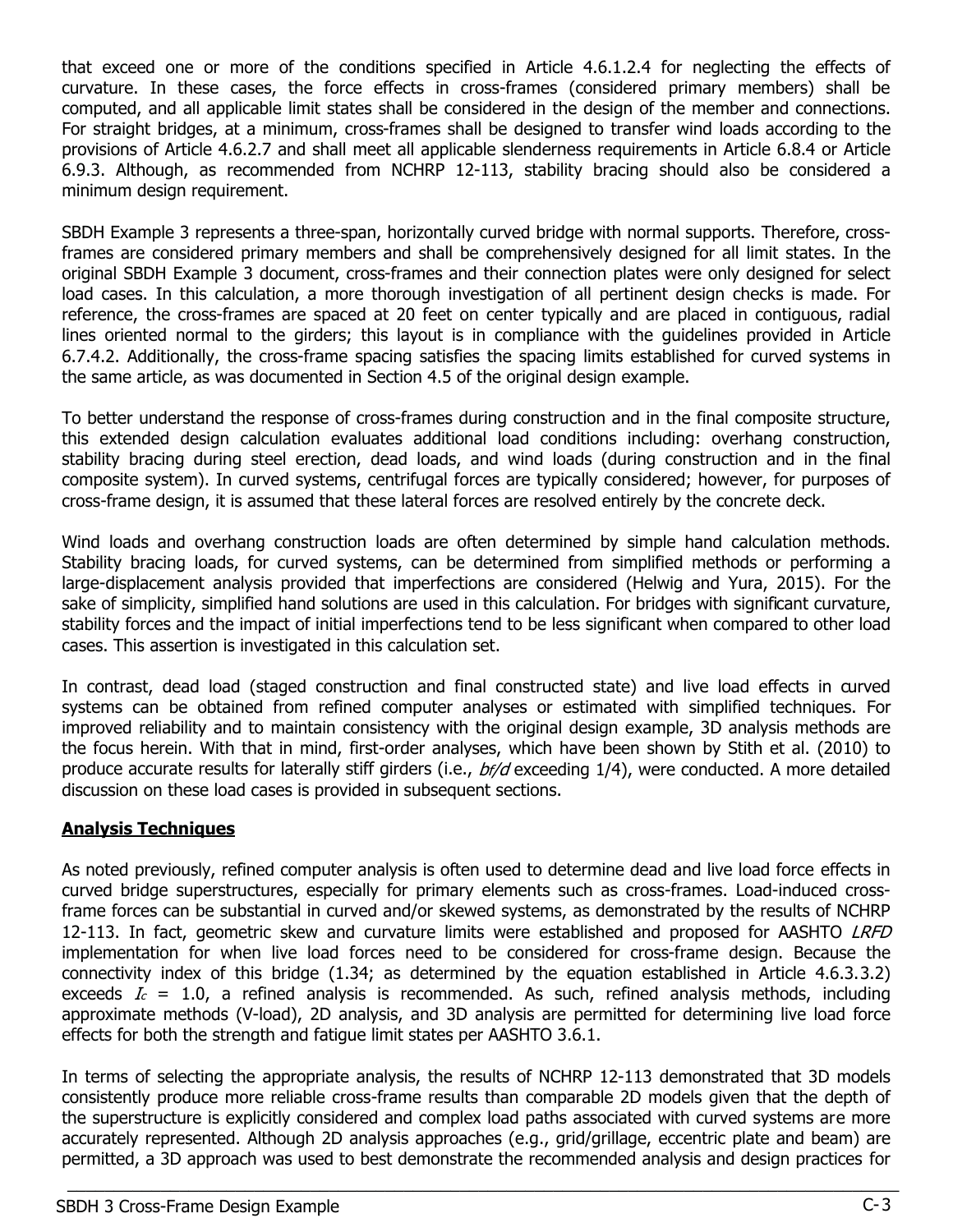cross-frames, similar to the original design example.

The 3D model developed qualifies as a refined analysis technique, as defined in Articles 4.4 and 4.6.3. A relatively common commercial software package was utilized to develop the structural model. The geometry was developed in accordance with the geometric parameters outlined in the original Design Example 3 document (Rivera and Chavel 2015), and the model is representative of what most design engineers would develop for a comparable bridge structure. A staged construction analysis, as well as the final constructed condition, are evaluated. First-order analyses were conducted for all stages of construction based on the discussion above; second-order effects are assumed negligible given the girder proportions.

The model is comprised of shell elements for deck and girder elements and pin-ended truss elements for cross-frame members. In the original design example, the analysis was performed assuming a gross crosssectional area of 5 sq. inches for cross-frames, but the resistance design assumed 11.5 sq. inches. To maintain consistency, L8x8x3/4 single angles (11.4 sq. inches) are used in the analysis model and design here. Composite action is simulated by vertically offsetting and restraining relative movement between nodes in the top flange and deck shells. Bearings are modeled as linear spring elements, whose lateral stiffness is consistent with common bearings documented in Section 14 of AASHTO LRFD.

Another focal point of NCHRP Project 12-113 was the development of appropriate modification factors for eccentrically-loaded single-angle members, from which cross-frames are commonly constructed. Cross-frame systems, which consist of connection plates, gusset plates, and angle members connected via welds and/or bolts, are typically simplified in structural analysis models as pin-ended truss elements. The assumed stiffness, with no modification factor, is generally greater than the true stiffness. It is imperative that the engineer represent the actual stiffness of the cross-frame in the analysis model; overestimating the crossframe stiffness is conservative from a fatigue perspective but unconservative from a stability bracing perspective.

AASHTO LRFD 9th Edition recommends applying a uniform modification factor of 0.65 (C4.6.3.3.4) based on the research conducted by Battistini et al. (2016) for stability-related applications. From the work conducted as part of NCHRP 12-113, it is recommended that an R-factor of 0.75 is more appropriate for the response of cross-frame systems in composite structures subjected to traffic loads. This modification factor can either be assigned to the cross-sectional area of the truss element or the modulus of elasticity of the material properties. Note that  $R = 0.65$  is still appropriate for the construction condition.

It was also shown from the results of NCHRP 12-113 that modeling the cross-frame members as eccentric beam elements produces accurate force predictions when compared to a model comprised of shell-element cross-frames. This method is an acceptable alternative to the R-factor approach but is not demonstrated in this example. For reference, a screenshot of the 3D model during its final constructed stage is presented.



**Figure 2:** Screenshot of the 3D analysis model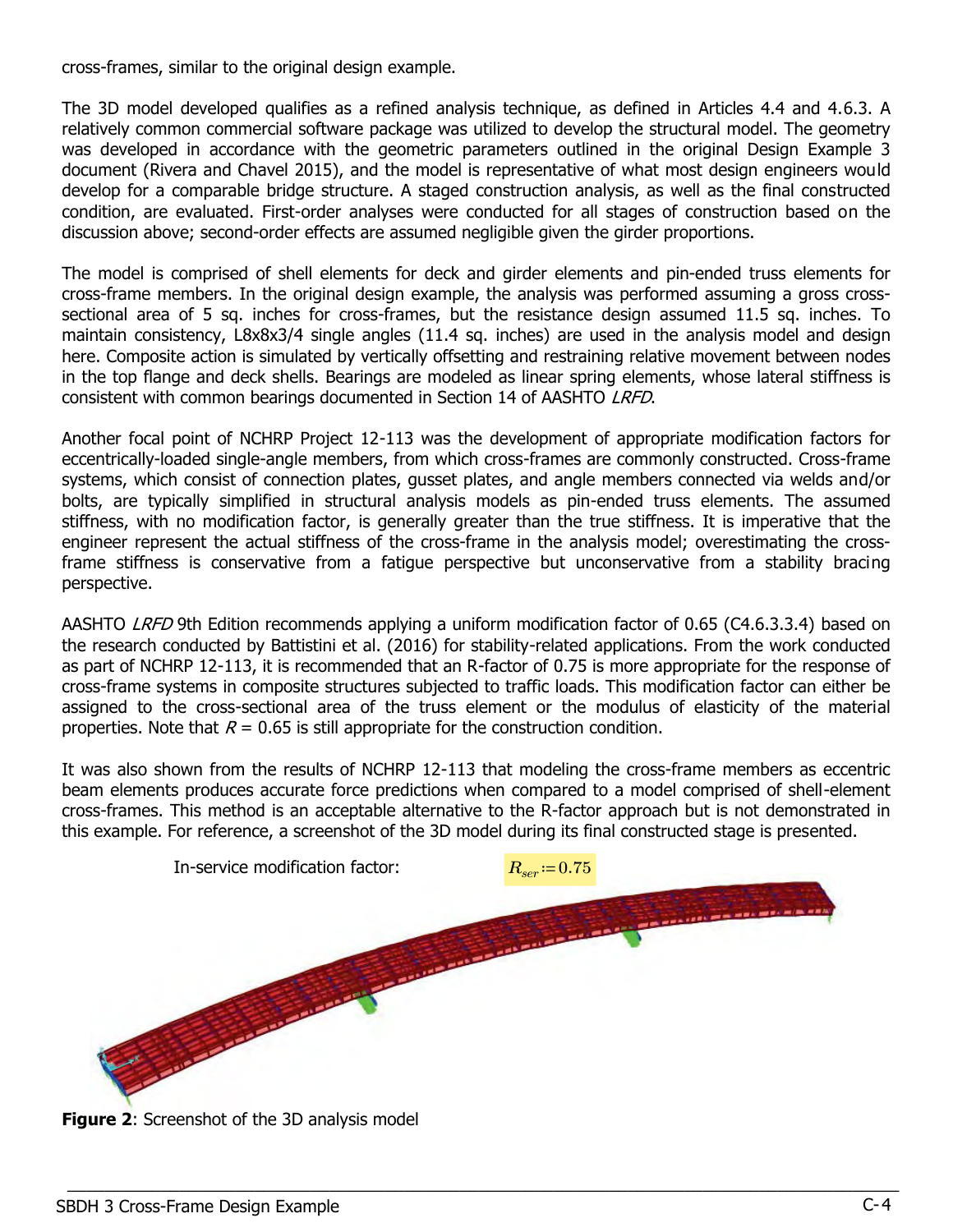To estimate the live-load force effects in the cross-frame members for both strength and fatigue limit states, an influence-surface analysis was conducted. Influence-surface analyses facilitate the handling of moving loads in design; many commercial software packages have built-in capability to perform this special analysis. If not inherently built into the program, the engineer is still tasked with simulating a moving load in various transverse lane positions.

As observed from NCHRP Project 12-113, the induced axial force in a cross-frame member is highly sensitive to load position relative to the cross-frame panel of interest. For bridges with no support skew, the critical loading position is generally localized about the longitudinal position of the cross-frame (i.e., loads applied 50 feet or more away from the cross-frame result in negligible force effects in the cross-frame member of interest). The governing cross-frame panel will typically be near the location of maximum dead load moment (i.e., midspan for single spans and interior span of continuous units; about 0.35L to 0.40L from the end support in exterior spans of continuous units). In contrast, the load influence in skewed and curved bridges is more variable, especially for cross-frames near end and intermediate skewed supports. For this reason, an influence-surface analysis, or an equivalent method, is required to ensure the critical load position is captured in accordance with Article 3.6.1.4.3.

To satisfy this requirement, an influence-surface grid of 5 feet (longitudinal) by 4 feet (transverse) has been shown to adequately capture the maximum force effects (although a more refined grid could also be implemented). The results of this analysis are summarized in the next section.

# Force Effects

The following sections outline the development of design force effects for the following load cases: wind on structure, construction, stability bracing, dead, and live loads. For the sake of clarity, only force effects on a single, critical cross-frame are reported. Note that, in the original design example, the critical member was established as a diagonal in the cross-frame panel at an interior support. Given that the focus of the study is intermediate cross-frames and not support cross-frames (which are designed to transmit lateral deck forces into the bearings), the calculations herein are based on the following critical member: diagonal in an end bay near the maximum positive dead load moment region of the end span.

### Wind on Structure

As discussed in a preceding section, force demands in cross-frame elements due to wind are typically determined using hand calculations. Wind pressure acting normal to the bridge fascia should be considered in design during construction and in the final composite system. In the original SBDH Design Example 3 document, wind loads were discussed in general terms, but an explicit design check for cross-frames was not made.

To determine the force demands in the intermediate cross-frames, Article 4.6.2.7 is followed. During construction prior to the composite system, the design wind pressure acting on the fascia girder is distributed longitudinally based on the tributary area associated with the cross-frame spacing. For the curved bridge example here, the tributary width is simply taken as the cross-frame spacing measured along the bridge centerline rather than the chord length or arc length. That effective wind force is then equally distributed to the top and bottom struts of the end-bay cross-frame. Wind loads are then distributed to the adjacent girders through the cross-frame truss systems.

Given that the lateral load is applied to the top and bottom of the X-type cross-frame panel, a portion of the wind load will be resisted by the strut itself (and carried to the next bay) and the remainder is resisted by the diagonal. Conservatively, it is assumed that the diagonal in the end bay resists the full lateral load (and induces a vertical component due to the incline).

In the composite system, wind pressures acting on the upper half of the fascia girder are assumed to be absorbed by the large diaphragm (concrete deck). Wind pressures acting on the lower half of the fascia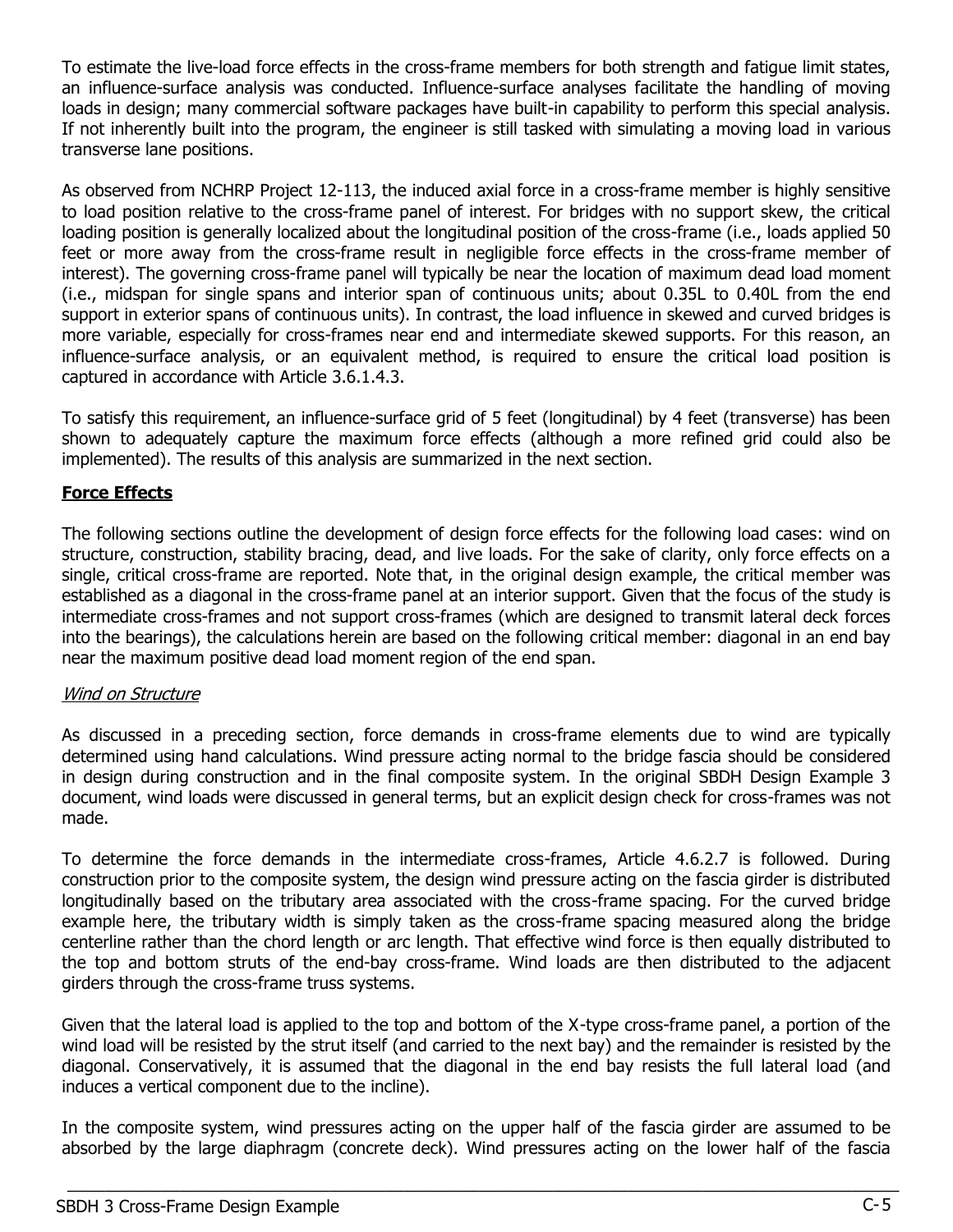girder, however, are conservatively assumed to pass through the end-bay diagonals and into the diaphragm (assuming there is no lateral bracing present). Still, the critical cross-frame member under this loading condition is the diagonal strut in the end bay. Both the construction and final conditions are evaluated herein.

In terms of design loads, the original SBDH example did not discuss design wind pressures. Section 3.8 of AASHTO LRFD has changed considerably since the original design example was published. Considering that wind load provisions are not the primary focus of this design example, 50 psf is adopted as the Strength III design pressure in the final bridge without further investigation to match Design Example 2A. To remain consistent with Table 3.8.1.1.2-1, the Strength V wind pressure is taken as 50 psf multiplied by the squared ratio of (80 mph / 115 mph), or 24 psf.

Design construction pressures are typically limited to due to wind restrictions during steel erection and deck casting. Construction activity is generally limited to 20 mph wind speeds, which corresponds to approximately a 2-psf wind pressure. The process for determining the effective wind force acting on the critical diagonal is similar for construction conditions and the final bridge structure. A sketch is provided, representing wind loading during construction. Relevant design pressure and cross-frame spacing are outlined below. Note that the depth of fascia is conservatively taken as the maximum depth of the nonprismatic, steel girder.





| Design pressure, Strength III:                    | $P_{D,str3} = 50$ psf |
|---------------------------------------------------|-----------------------|
| Design pressure, Strength V:                      | $P_{D,str5} = 24$ psf |
| Design pressure, Construction:                    | $P_{Dc} = 2$ psf      |
| Unbraced length; critical<br>cross-frame spacing: | $L_b = 20 \text{ ft}$ |
| Depth of fascia:                                  | $d = 89.5$ in         |

Following Article 4.6.2.7, the process for determining the design force in the critical struts is similar for all construction stages and limit states. The process is summarized with the calculations below. Note that these values represent the compression force (reported as negative value) acting on the governing top or bottom node of the cross-frame panel in the end bay nearest to the fascia subjected to the windward pressures.

| Effective strut load, Strength III: | $P_{w.str3.st} = -P_{D.str3} \cdot L_b \cdot \frac{d}{2} = -3.7 \; kip$ |
|-------------------------------------|-------------------------------------------------------------------------|
| Effective strut load, Strength V:   | $P_{w.str5.st} = -P_{D.str5} \cdot L_b \cdot \frac{d}{2} = -1.8 \; kip$ |
| Effective strut load, Construction: | $P_{w.c.st} = -P_{D.c} \cdot L_b \cdot \frac{d}{2} = -0.15 \; kip$      |

As documented above, these effective loads along the bottom flange are conservatively assumed to be resolved entirely about the end-bay diagonal. Thus, the incline geometry of the diagonal must be established to estimate the vertical force component. Girder spacing and brace height are taken directly from the original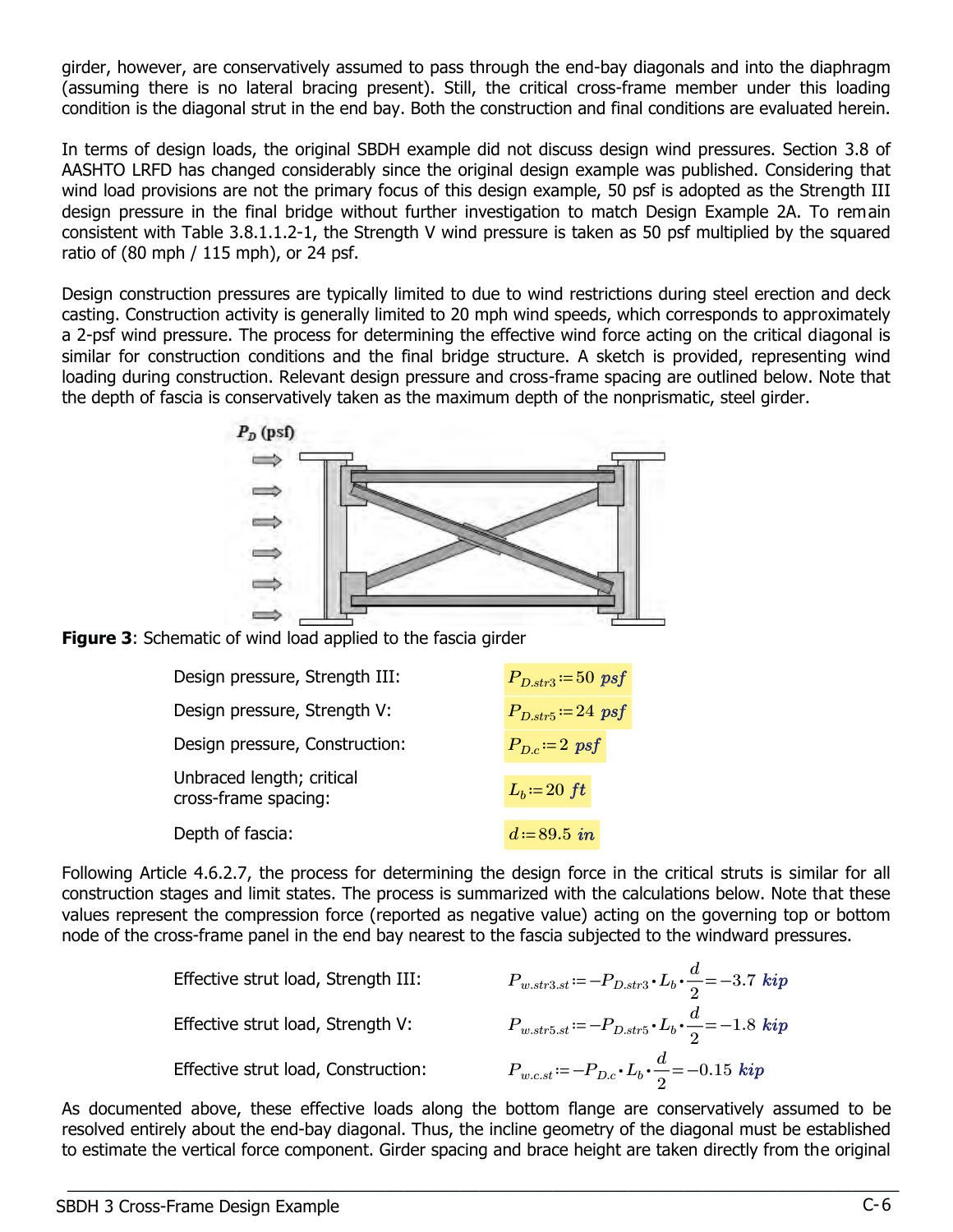design example, except that the brace height is now taken as the girder depth minus 6 inches at the top and bottom (to allow for gusset plate detailing).

| Girder spacing:              | $s_q = 132$ in                           |
|------------------------------|------------------------------------------|
| Height of cross-frame brace: | $h_b = 72$ in                            |
| Length of diagonal:          | $L_d = \sqrt{h_b^2 + s_a^2} = 150.36$ in |

Using statics, the effective diagonal forces are determined. These unfactored forces are subsequently factored later in the load combinations and limit states discussion.

Effective diagonal load, Strength III:

Effective diagonal load, Strength V:

$$
P_{w.str3} := P_{w.str3.st} \cdot \left(\frac{L_d}{s_g}\right) = -4.2 \text{ } kip
$$
\n
$$
P_{w.str5} := P_{w.str5.st} \cdot \left(\frac{L_d}{s_g}\right) = -2 \text{ } kip
$$
\n
$$
P_{w.c} := P_{w.c.st} \cdot \left(\frac{L_d}{s_g}\right) = -0.17 \text{ } kip
$$

⎠

⎝

deg

 $\_$  , and the set of the set of the set of the set of the set of the set of the set of the set of the set of the set of the set of the set of the set of the set of the set of the set of the set of the set of the set of th

Effective diagonal load, Construction:

#### Overhang Construction

Similar to wind loads, overhang construction loads are typically computed by simple hand methods. To resist the external torque applied to the fascia girders, cross-frames distribute the vertical and horizontal loads on the girders, as well as provide a support for out-of-plane bending of the flanges (i.e., mitigate lateral flange stress effects). The original SBDH Example 3 document calculated overhang loads to evaluate the lateral bending stresses induced in the fascia girder flanges only. In this extended calculation, those same loads are used to calculate the force demands in the cross-frame elements.

In the original design example, the various self-weight and construction loads were identified and quantified. The self-weight components represent the overhanging portion of the wet concrete deck. The construction loads represent the overhang deck forms, the screed rail, a protection railing, a walkway, and the finishing machine. All loads were presented as vertical line loads acting at an offset distance from the vertical plane of the fascia girder, including the moving finishing machine. The summation of the vertically applied loads are summarized below. Due to the assumed incline of the bracket, a horizontal force couple is also imparted on the fascia girder, which is discussed below. A sketch from the original calculation is provided for reference.





Uniform load, structure weight:  $w_{oh. str} = 234 \ plf$ Uniform load, construction weight:  $w_{oh.c} = 240 \ plf$ Concentrated load, construction weight:  $P_{abc} = 0$  lbf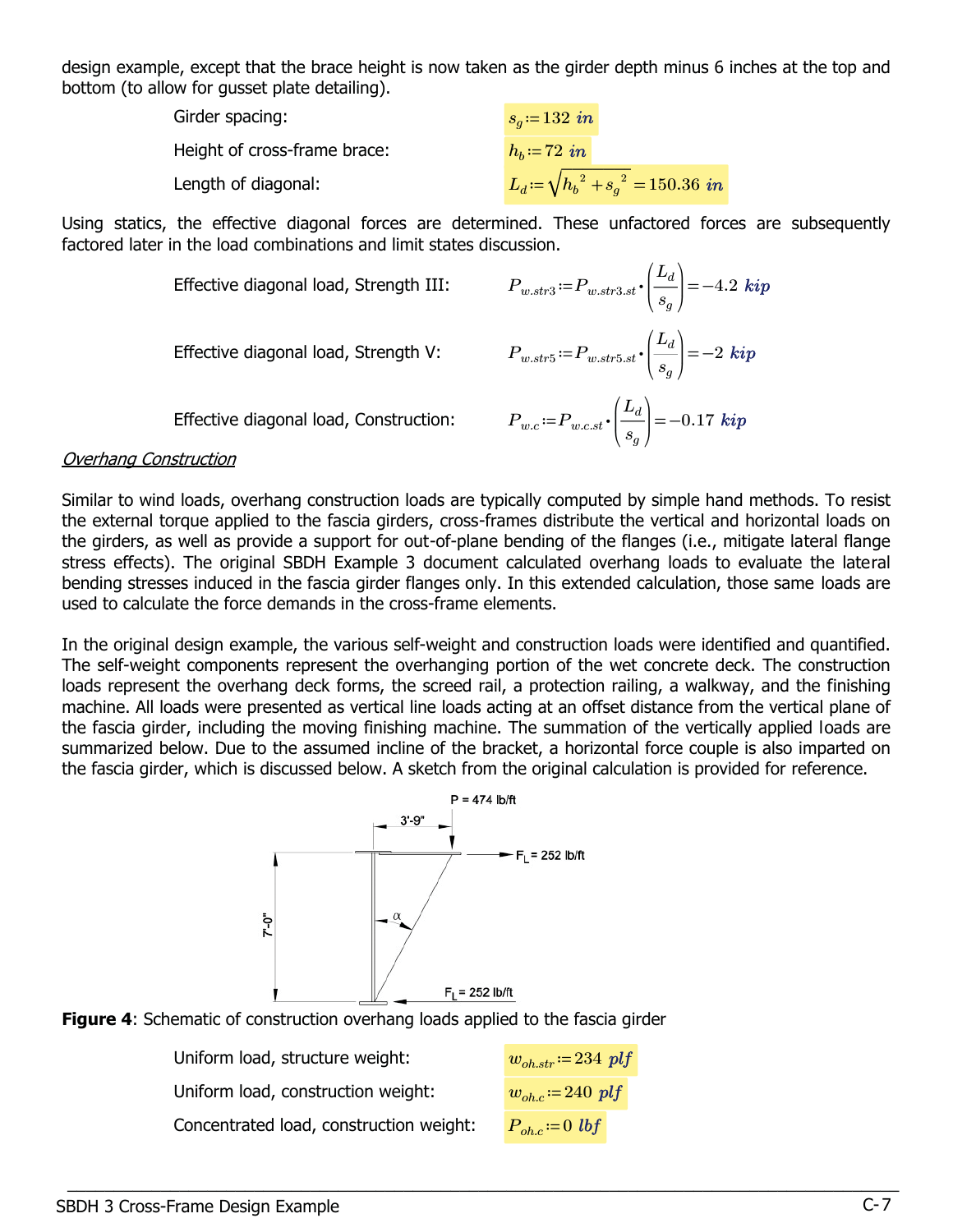Overhang bracket incline angle:  $\alpha = 28 \text{ deg}$ 

These vertical and horizontal loads are assumed to be distributed to each cross-frame line based on a tributary area. In other words, the line loads are multiplied by the spacing between each intermediate crossframe. The horizontal load component acting laterally on the girder flanges is determined by applying basic principles of statics on the inclined overhang bracket. The lateral force acting on the bottom flange is more critical, as it induces a compression force in the corresponding cross-frame diagonal member. The vertical component of the load, which could potentially introduce differential vertical displacement in the adjacent girders, would induce a tensile force in the same diagonal member, thereby counteracting the compression component from the lateral load. As such, the vertical component is conservatively assumed to be resisted entirely by girder shear such that no additional forces and deformations are imparted on the cross-frame member of interest.

Thus, the force in the critical cross-frame diagonal member is computed by resolving only the horizontal component of the applied load along the member incline. The lateral force component, as noted previously, is conservatively assumed to be resisted entirely by the end-bay diagonal member. This procedure is demonstrated below. Note that the self-weight and the temporary construction loads are computed separately because each are assigned a different load factor later in the calculation set. Recall that compression loads are reported as negative values.

> Effective diagonal load, structure weight:

Effective diagonal load, construction  $P_{oh.c} \! := \! - \big($ 

$$
P_{oh. str} := -w_{oh. str} \cdot L_b \cdot \tan(\alpha) \cdot \left(\frac{L_d}{s_g}\right) = -2.8 \text{ kip}
$$
  

$$
P_{oh.c} := -\left(w_{oh.c} \cdot L_b + P_{oh.c}\right) \cdot \tan(\alpha) \cdot \left(\frac{L_d}{s_g}\right) = -2.9 \text{ kip}
$$

#### **Stability Bracing - Strength**

As introduced above, cross-frames are intended to brace longitudinal girders during construction and in the final constructed state. In order to adequately brace girders from out-of-plane buckling, braces must provide adequate strength and stiffness. Braces can either be categorized as lateral braces (preventing out-of-plane lateral movement of the compression flange) or torsional braces (preventing relative twist of the crosssection about its shear center). The most common form of bracing in steel I-girder bridges are cross-frames, since they control girder twist at discrete locations along the length (i.e., torsional braces).

Currently, AASHTO *LRFD* 9th Edition provides no guidance on how to properly design and detail cross-frames to serve as braces. As part of NCHRP Project 12-113, many of the provisions documented in Appendix 6.3 of the AISC Specifications (2016) were evaluated for their implementation into AASHTO. In particular, the torsional brace stiffness and strength requirements were studied for common bridge systems. The calculations herein demonstrate the proposed modifications to these AISC provisions. As previously noted, stability bracing forces could have also been determined from a large-displacement analysis considering initial imperfections. For simplicity, the design expressions proposed for implementation into AASHTO LRFD are used.

First, the required strength of the torsional brace is calculated. In other words, the force imparted on the cross-frame as the girder approaches its critical buckling moment is computed. Note that a separate check will be provided later to investigate the required stiffness of the cross-frame to serve as a brace. The required strength of a point, torsional brace is computed by the following equation:

$$
M_{br}\!:=\!\frac{0.036~M_r\!\cdot\!L}{n\!\cdot\!C_b\!\cdot\!L_b}
$$

This equation is based on the findings Liu and Helwig (2020a). Current 15th Edition AISC Specifications (2016) require a brace moment equivalent to 2% of the factored flexural moment in the girder span, which is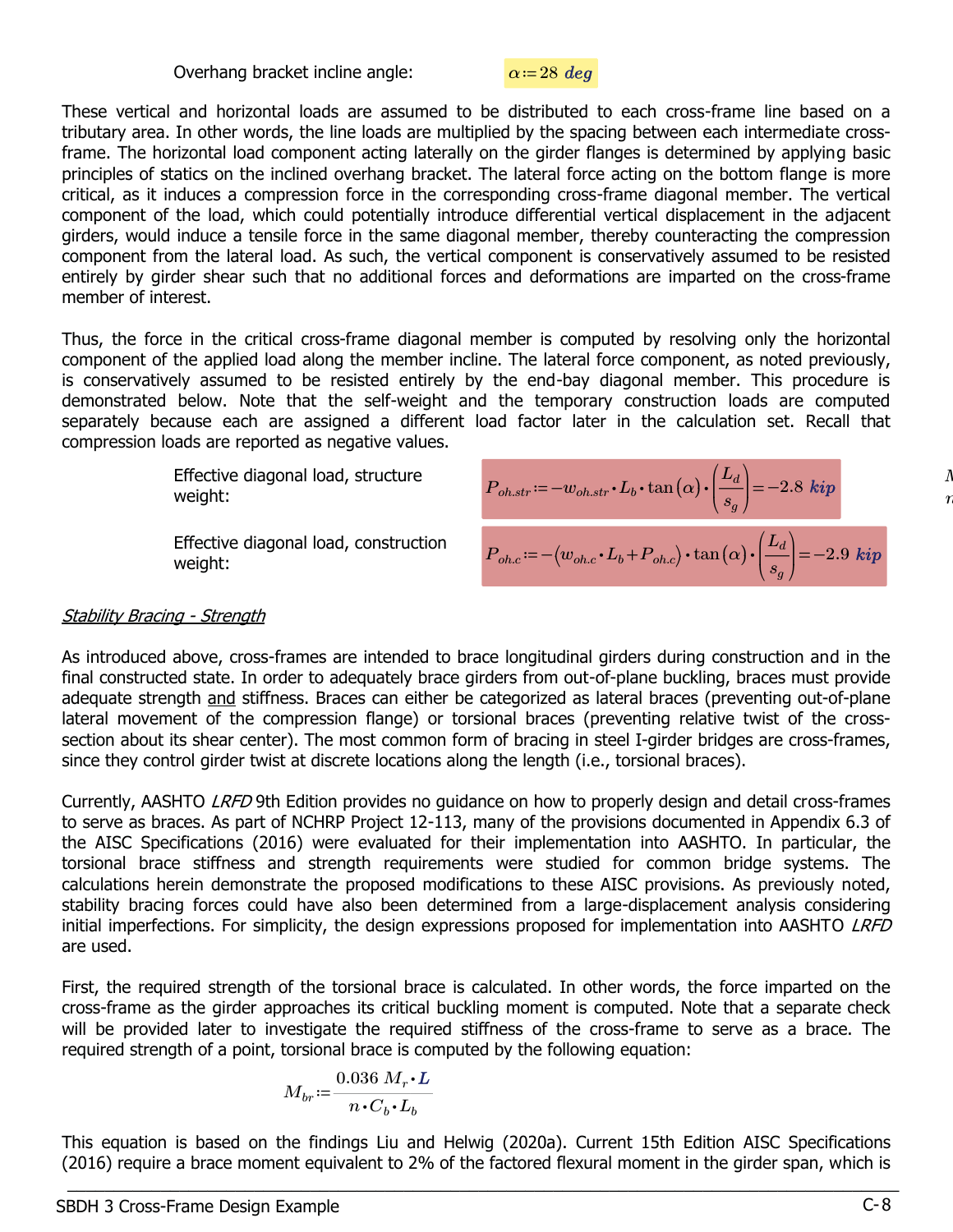independent of the bracing scheme of the girder. Liu and Helwig (2020a) showed that brace moment typically exceeds 2% of the girder moment. Thus, for implementation into AASHTO LRFD, it was proposed to adopt the equation above, which is a similar form to the equation presented in the 14th Edition of AISC (2010).

The required brace strength is based on an assumed critical imperfection of  $L_b/500$ , where the compression flange has a lateral sweep at the critical brace location and the tension flange remains straight (Han and Helwig, 2020). The original 14th Edition AISC equation is derived from the assumption that twice the ideal torsional stiffness is required to limit the out-of-plane deformations incurred at the critical buckling load. Liu et al. (2020b) demonstrated that three times the ideal stiffness is more appropriate for beam buckling applications. As such, the equation above modifies the AISC (2010) equation to consider a cross-frame stiffness equivalent to three times the ideal stiffness. Hence, the constant is increased from 0.024 to 0.036.

As noted in the NCHRP 12-113 final report, bracing strength requirements are critical for the noncomposite condition of the bridge (i.e., during construction). In the composite system, lateral-torsional buckling of the longitudinal girders is generally not critical at the intermediate support due to the restraint provided by the bearings and concrete deck. The bearings and deck provide restraint to twisting of the cross-section even in systems where shear studs are omitted in the negative moment region. In the negative moment regions of continuous systems, web distortional buckling, which is not significantly affected by the unbraced length, is much more critical than conventional LTB, particularly for slender unstiffened webs (Helwig and Yura, 2015). Web distortional effects, although important to girder design, are not evaluated in this calculation set.

With these factors in mind, these bracing requirements are evaluated at all critical stages of construction. In this example, the critical stage for stability bracing is during deck construction before the concrete has cured. The deck forms provide no buckling restraint to the girders, such that the cross-frames are the sole source of stability bracing (assuming no temporary, external bracing mechanisms are provided by the erector). Although only one stage of construction is explicitly considered in this example, it is important to examine all potentially critical stages, particularly those where permanent bracing is not fully installed and girders may be subjected to long unbraced lengths. For all construction stages examined, it is imperative that the the appropriate  $M<sub>r</sub>$  term in the bracing strength equation is considered. Additionally, only load cases that act concurrently with the critical construction stage should be considered in the load combination. For instance, overhang deck construction loads need not be combined with stability bracing forces corresponding to intermediate phases of steel erection, as these conditions are not concurrent.

As such, the focus of this design example is related to stability bracing demands directly after the deck is cast and the concrete is still wet. To satisfy the bracing strength requirements, both the critical positive and negative moment regions must be evaluated for this continuous span. This is achieved by designing all crossframe braces in the span for the maximum value of  $M_{r}/C_{b}L_{b}$ . For this example, two different unbraced segments are checked: the one containing the maximum positive moment and the one containing the maximum negative moment (i.e., the end segment).

Before presenting those calculations, it should be noted that the  $\mathcal{L}_{b}$  value to consider need not be taken less than the maximum unbraced length permitted for the beam to reach the required flexural strength,  $M<sub>r</sub>$ . This provision accounts for scenarios in which the spacing of the brace is significantly less than is required to develop the required strength of the beam. In essence, this provision lessens the demands on cross-frames for girders that would not buckle under the specified cross-frame layout (i.e., the girder would partially or fully yield prior to buckling). In this particular example, the end segment has an unbraced length of 20 feet, which is close to  $\mathcal{L}_{p}$ , the limiting unbraced length to achieve the nominal resistance of the girder cross-section under uniform bending. Thus, it is evident that increasing the  $L_b$  value in the denominator of the equation above is warranted, as this segment (although subjected to the largest moment magnitude) is controlled by yielding and not LTB. This is demonstrated below.

Lastly, because the individual spans of this bridge have different lengths, L, and number of intermediate braces, n, these design checks shall be performed for each span. However, given that the critical cross-frame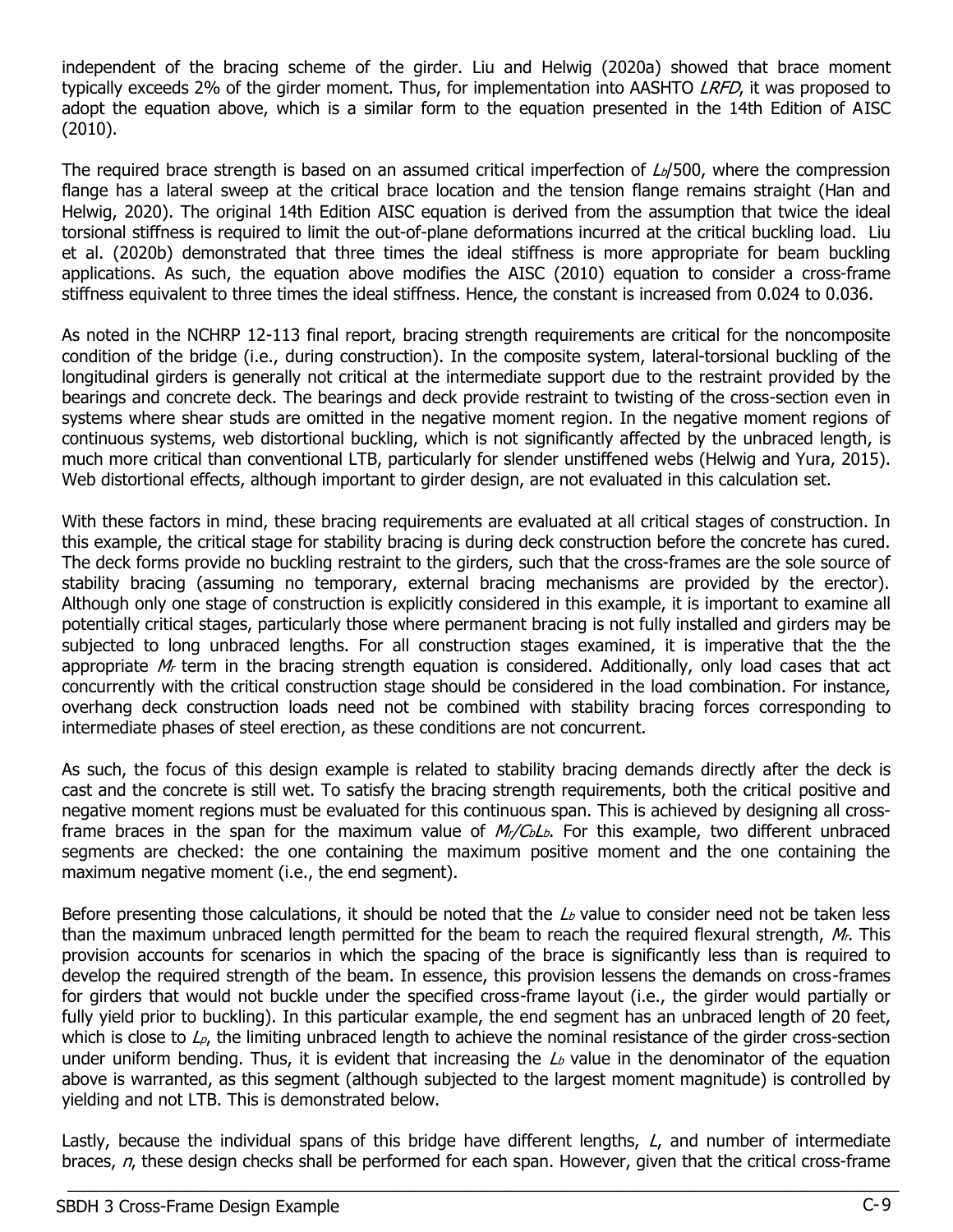member of interest is in the 160-foot end span, only bracing forces corresponding to those span conditions are computed herein.

First, the critical unbraced segment in the positive moment region is checked. In this particular instance, the girder moment is taken as the maximum positive moment caused by DC1 loads (i.e., the dead loads acting concurrently with the critical stage of construction considered). Because the force demands on cross-frames are evaluated on the outer girder (max radius) which is critical during deck construction, the DC1 girder moments, taken directly from Table 8 of the original document, are used for this calculation. Note that similar girder forces were determined from the 3D model developed for obtaining dead and live load crossframe forces.

The  $M<sub>r</sub>$  term in the equation is based on the factored girder moment. Because two different limit states and load combinations were evaluated that consider stability bracing requirements, these bracing forces are subsequently factored later in the calculation set. Thus, the required brace moment is presented as an unfactored magnitude for now.

| Span length:                         | $L=160$ ft            |
|--------------------------------------|-----------------------|
| Number of intermediate braces:       | $n_b = 7$             |
| Maximum girder moment in<br>segment: | $M_r = 3453$ kip of t |

The  $\mathcal{L}_b$  term to consider, as noted above, need not be taken less than the maximum unbraced length permitted for the beam to develop its required flexural strength,  $M<sub>i</sub>$ . As such, Article 6.10.8.2.3 was utilized to determine the maximum unbraced length that the positive-moment girder segment could have, for which its LTB capacity still exceeds the required strength (taken as 1.4 times  $M<sub>r</sub>$ , or 4834 k-ft, to represent the critical construction load combination outlined below). Considering the steel section properties only (i.e., no composite properties for this stage of construction) and taking  $C_b$  as 1.0, it was determined that the maximum  $\Delta b$  value is almost 45 feet. These calculations are presented below for reference.

Many of the notable parameters, including the effective radius of gyration for LTB and the web load-shedding factor, are taken directly from the original design calculation. Eq. 6.10.8.2.3-3 in AASHTO LRFD, the elastic LTB expression which conservatively neglects the torsion constant term, is rearranged in such a way that the  $\mathcal{L}_{b}$  required to equate the required strength and applicable LTB capacity can be computed. Note that the moment gradient factor was conservatively taken as unity to simplify the calculation. As  $L_b$  increases,  $C_b$ slightly changes but is generally not much larger than 1.0.

| Moment gradient factor:                                                                            | $C_b = 1.0$                                                                                             |
|----------------------------------------------------------------------------------------------------|---------------------------------------------------------------------------------------------------------|
| Web load-shedding factor:                                                                          | $R_b = 1.0$                                                                                             |
| Effective radius of gyration for LTB:                                                              | $r_t = 4.81$ in                                                                                         |
| Section modulus, top compression<br>flange:                                                        | $S_{xc} = 2477$ in <sup>3</sup>                                                                         |
| Modulus of elasticity, steel:                                                                      | $E = 29000$ ksi                                                                                         |
| Maximum permissible unbraced length<br>to develop maximum positive girder<br>moment (4834 kip-ft): | $L_b = \sqrt{\frac{C_b \cdot R_b \cdot \pi^2 \cdot E \cdot r_t^2 \cdot S_{xc}}{1.4 \ M_r}} = 44.3 \ ft$ |

Lastly, the  $C_b$  term used in the brace strength equation, despite the discussion above for computing the appropriate unbraced length, is based the moment gradient factor in the actual unbraced segment. Calculations show, however, that  $C_b$  is nearly unity for the specified 20-foot unbraced segment and the moment diagram above. Therefore, it conservatively taken as 1.0.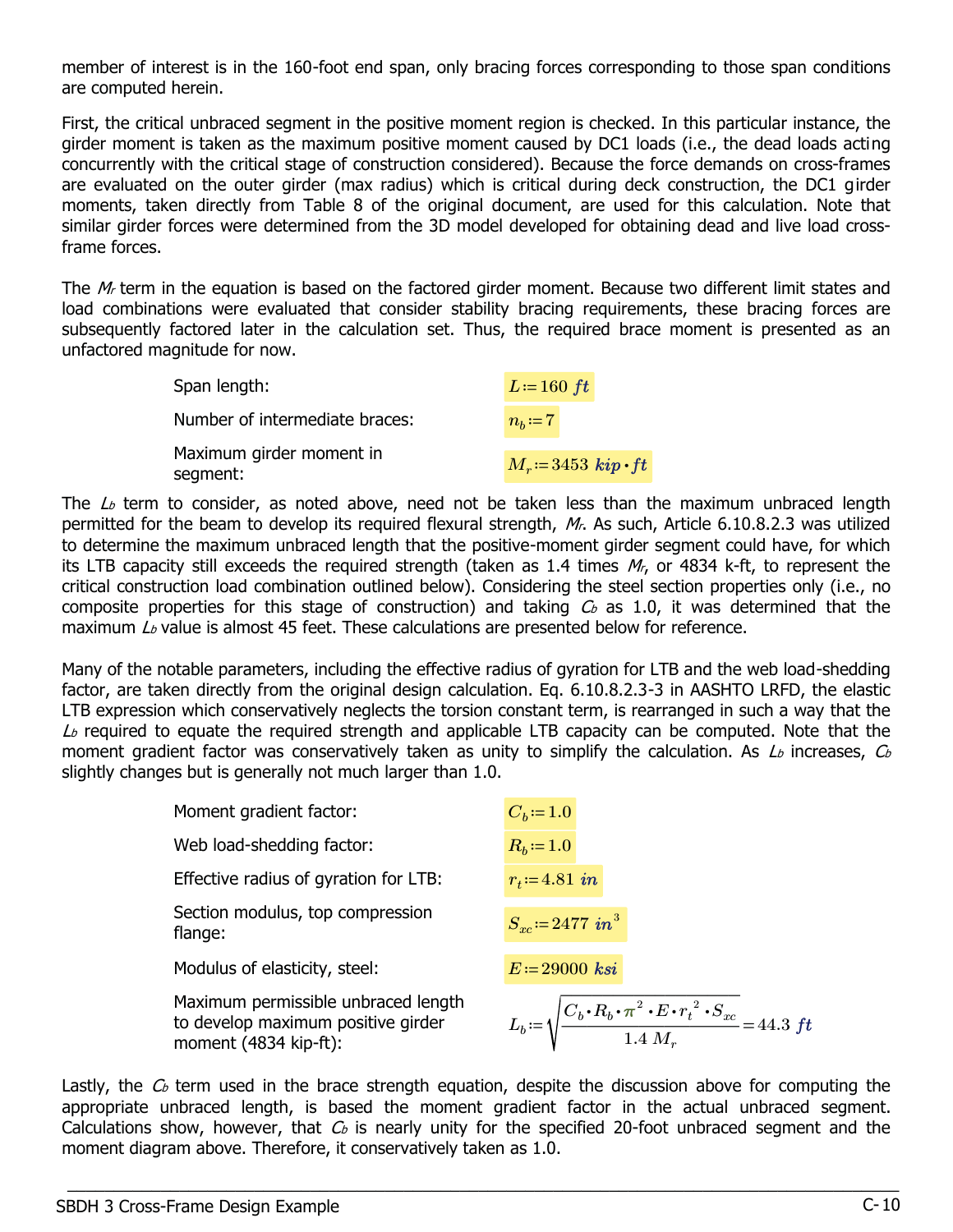With each parameter established, the required torsional brace strength for the positive-moment segment is given by the following:

$$
M_{br. pos}\!:=\!\frac{0.036~M_r\!\cdot\!L}{n_b\!\cdot\!C_b\!\cdot\!L_b}\!=\!64.1~\textit{\textbf{kip}\cdot\!ft}
$$

Now, the critical unbraced segment in the negative moment region is checked. In this case, the maximum girder moment is taken as the maximum negative moment caused by DC1 loads (i.e., the dead loads acting concurrently with the critical stage of construction considered).

> Maximum moment in girder moment Fraximum moment in girder moment<br> $M_r = 9189 kip \cdot ft$ <br>(unfactored):

Similar to the procedure outlined above, Article 6.10.8.2.3 was utilized to determine the maximum unbraced length for the critical negative-moment girder segment. The notable differences between the positive and negative moment calculations are the girder section properties used (i.e., the web and flange dimensions are larger in the negative moment region) and the moment gradient factor. To simplify the calculations,  $C_b$  was conservatively taken as 1.8. Again,  $C_b$  slightly changes as  $L_b$  increases, but a conservative estimate of the moment gradient factor for this reverse-curvature bending was 1.8. For reference, a moment gradient factor of 1.67 corresponds to a straight-line moment diagram where the one end of the unbraced segment has zero moment to represent an inflection point for the moment diagram of the entire span. With those factors in mind, it was determined that the maximum  $L_b$  value is nearly 97 feet which is substantially larger than the actual unbraced length of 20 feet. These calculations, which are similar to those presented above for the positive moment region, are not presented herein.

> Maximum permissible unbraced length to develop maximum negative girder moment (1.4 x 9189 kip-ft):

 $L_b$ ≔97  $ft$ 

Despite the discussion above, the  $C_b$  factor corresponding to the actual 20-foot unbraced segment and moment diagram is approximately 1.23 using AISC Specifications guidance (Equation F1-1).

 $C_b \coloneqq 1.23$ 

Thus, the required torsional brace strength for the negative moment region segment is given by the following:

$$
M_{br. neg} \! := \! \frac{0.036~M_r \!\cdot\! L}{n_b \!\cdot\! C_b \!\cdot\! L_b} \! = \! 63.4~\textit{kip}\!\cdot\! \textit{ft}
$$

For simplicity, the same cross-frame size is used throughout. Therefore, the appropriate brace moment, for which all cross-frames in the span would be designed, is the largest of the two segments presented above.

$$
M_{br}\!\coloneqq\!\max\big(M_{br. pos},\!_{br. neg}\big)\!=\!64.1\,\textit{\textbf{kip-ft}}
$$

The torsional brace moment is then converted into a force couple acting at the top and bottom of the crossframe trusswork. Provided that a girder can buckle out of plane in either direction depending on the nature of its imperfections, the sign of the force couple can vary. In terms of the bottom strut design throughout this calculation set, a compression load is more critical. Therefore, the unfactored force demand due to stability bracing is taken as the value below in terms of compression (reported as negative value) assuming a compression-diagonal system (as opposed to a tension-only diagonal system). This force effect will be appropriately factored and combined with wind and construction loads at the end of the calculation set. This is demonstrated schematically in the figure below.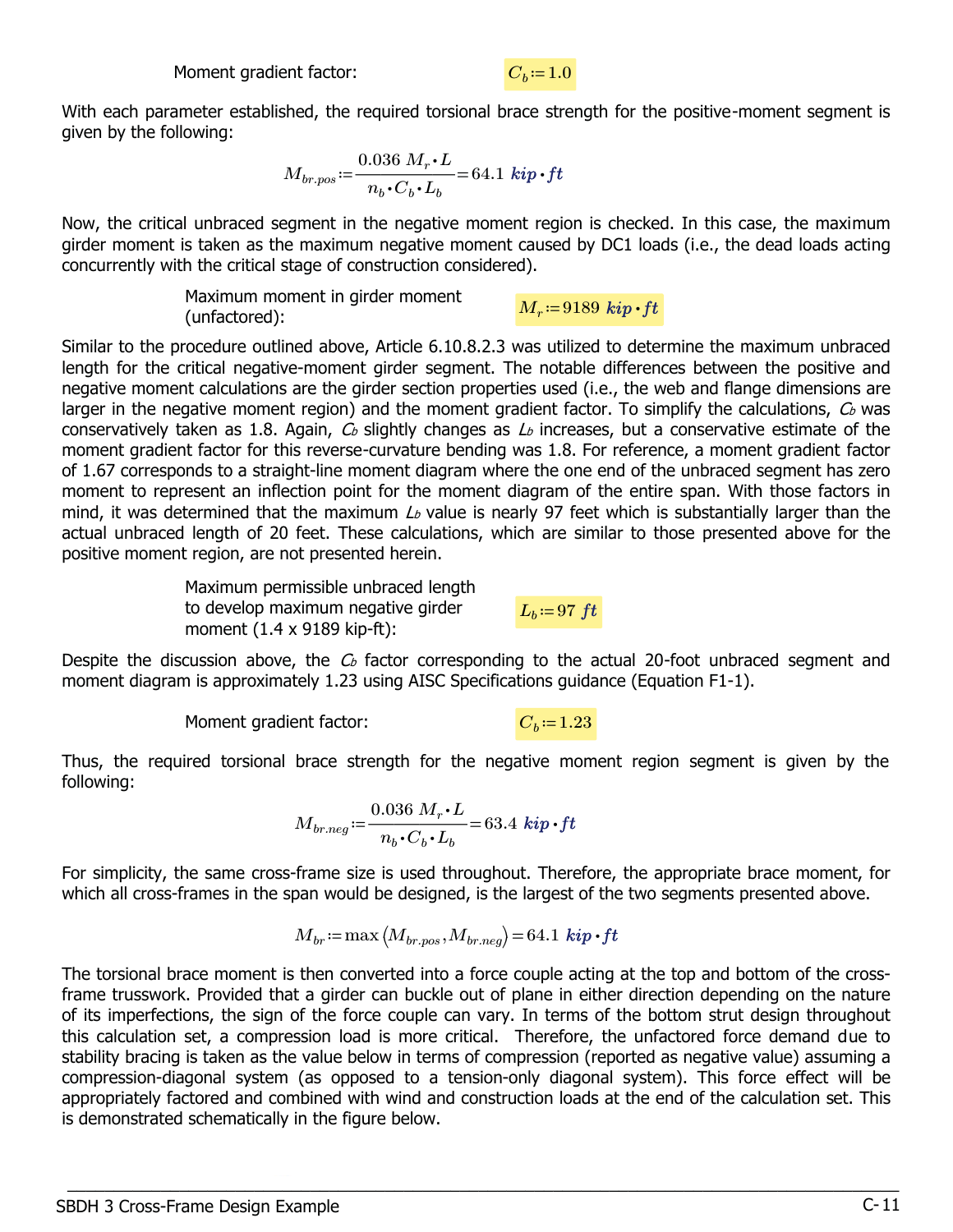



Height of cross-frame brace:  $h_b=72 \text{ in}$  $P_{sb}\!:=\!-\!\frac{M_{br}}{L}\!\boldsymbol{\cdot}\!\left(\! \frac{L_d}{L}\!\right)\!=\!$  $\sqrt{2}$ ⎜  $\frac{L_d}{\sqrt{2}}$ ⎞ ⎟  $-12.2\;{\bm k i} {\bm p}$ 

⎝

 $s_g^{\phantom{\dagger}}$ 

⎠

 $h_b\$ 

#### Dead Load

As documented extensively in Article 6.7.2 and its associated commentary, there are two different types of dead load forces that act on a cross-frame throughout its life: the internal dead load forces and the "fit-up" forces, which are external forces that the erector may need to apply to assemble the structural steel during erection. The fit-up forces are largely dependent on which fit condition is selected by the engineer and built by the steel erector. The three most common fit conditions are: (i) no-load fit (NLF), (ii) steel dead load fit (SDLF), and (iii) total dead load fit (TDLF). The original SBDH example specified a NLF, such that the girders are assumed plumb when cross-frames are installed (i.e., steel framing erected on the ground). Therefore, the external forces required to fit the cross-frames are assumed negligible. With that in mind, only the internal dead load forces developed during construction are considered in the design of the cross-frames in this example. For different fit conditions particularly in skewed and/or curved bridges, refer to Article 6.7.2 or NCHRP 20-07/Task 355 (White et al. 2015) for refined analysis techniques and simplified methods for estimating these locked-in force effects.

Noncomposite girders in curved bridges typically experience differential deflection, and twist of the crosssection can be significant. Thus, the internal dead load forces due to construction and self-weight material loads are typically substantial when compared to those in straight bridges with normal supports. A refined 3D analysis model was developed to capture the effects of staged construction.

Internal dead load force effects in cross-frames under the NLF assumption are essentially determined by applying and combining gravity loads at every stage of construction: steel erection, installing formwork, deck casting (staged or simultaneous pour), barrier casting, and wearing surface pour. This procedure was performed in the 3D model introduced previously. To remain consistent with the original design example, two different deck pour scenarios were considered: (i) a five-pour scheme as demonstrated by Figure 4 in the original SBDH example and (ii) a continuous single pour scheme. Ultimately, the design loads are governed by the more critical scenario.

The following steps below outline the dead load forces due to all intermediate stages of construction. They are organized and designated as DC1 (dead loads applied to the noncomposite system), DC2 (dead loads applied to the composite system), and DW (wearing surface loads applied to the composite system). To remain consistent with the wind and overhang loads described above, only the most critical diagonal member in the outer-radius end bay is checked. As expected, the most critical diagonal member was found to occur at in the maximum dead load moment region where girder deflections are greatest (i.e., approximately 0.35L measured from the end support). Note that, although not explicitly presented here, similar calculations are to be made for other cross-frame members that may govern the design.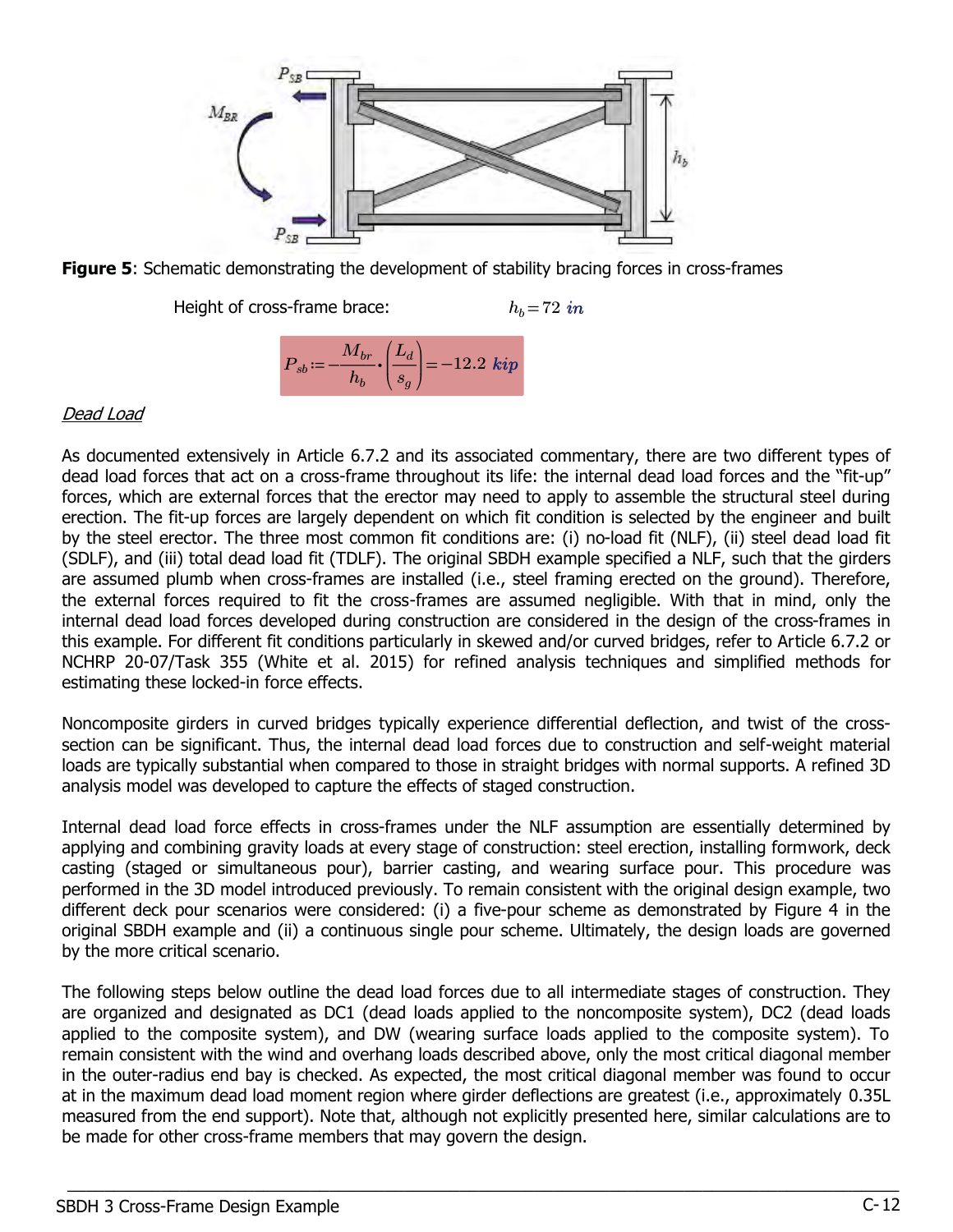In terms of DC1 loads, the self-weight of the steel framing, the stay-in-place deck forms, and the concrete deck (including haunch and overhangs) were considered. These loads are assumed to act on the noncomposite system (or steel section alone). Deck forms were assumed to weigh 15 psf in accordance with the original design example. From a staged construction analysis, the following DC1 force effects were provided by the 3D analysis model for the critical cross-frame diagonal member:

| Dead load, steel framing:     | $P_{dc,s} = -2.33 \; kip$  |
|-------------------------------|----------------------------|
| Dead load, formwork:          | $P_{dc,f} := -1.40 \; kip$ |
| Dead load, wet concrete deck: | $P_{dc,d} = -8.97$ kip     |

Therefore, the combined DC1 force effect in the critical diagonal member is as follows (all loads in compression):

# $P_{dc1} = P_{dc.s} + P_{dc.f} + P_{dc.d} = -12.7$  kip

DC2 loads, in this case, are comprised solely of barrier loads since the bridge is assumed to have no sidewalks and medians. The barrier weight is taken as 495 plf to replicate the original design example. When performing hand calculations, barrier loads are often distributed equally to all girders across the width. In the refined analysis model, each barrier load is applied at a 1-foot offset distance from the deck edge, and the model distributes the load based on stiffness in accordance with Article C4.6.1.2.4b. The load is applied to the long-term composite structure. The following DC2 force effect was determined for the critical diagonal member:

 $P_{dc2}$ ≔3.24 kip

Future wearing surface loads, like DC2 loads, are assumed to act on the long-term composite system and are typically distributed equally to all girders in hand calculations. Applying a 30 psf load to the deck and running the analysis model, the following DW force effect was determined for the critical diagonal member:

 $P_{dw}$  = -2.54 kip

It is evident from the magnitudes of these loads that dead load effects on cross-frames in curved bridges are not insignificant as is commonly observed in straight bridges with normal supports. The wet concrete load produces the highest force effects. The force effects outlined above are appropriately factored and combined with wind, construction, stability bracing, and live loads later in the calculation set.

### Live Load and Impact

Similar to dead loads, live load force effects are determined from the 3D analysis model. The influencesurface procedure outlined previously was performed. The result of the influence-surface analysis is a color contour plot, which demonstrates the axial-force response of the select diagonal cross-frame member due to a 1-kip load positioned at a given spatial coordinate on the deck surface. For the member of interest, the corresponding contour plot is presented below for reference.

For loads applied in the "red" area on the plot, the compression force in the diagonal is maximized. For loads in the "blue" area, the tension force in the diagonal is maximized. Load positions in grey have negligible influence on the axial-force response in that cross-frame. In terms of design loads, the strength and fatigue limit states are handled differently. For the strength limit state, loads in accordance with Article 3.6.1.3 were applied. For the fatigue limit state, loads in accordance with Article 3.6.1.4 were applied. The commercial software package was utilized to apply these separate loading conditions, and the results were validated with hand solutions. To demonstrate one example, the influence-line response of the diagonal member due to the AASHTO fatigue truck is presented below. In this example, the fatigue truck traverses the length of the bridge (left to right orientation in influence surface) with its transverse centerline directly over the bridge centerline. This process was repeated for all transverse lane positions in both the forward and backward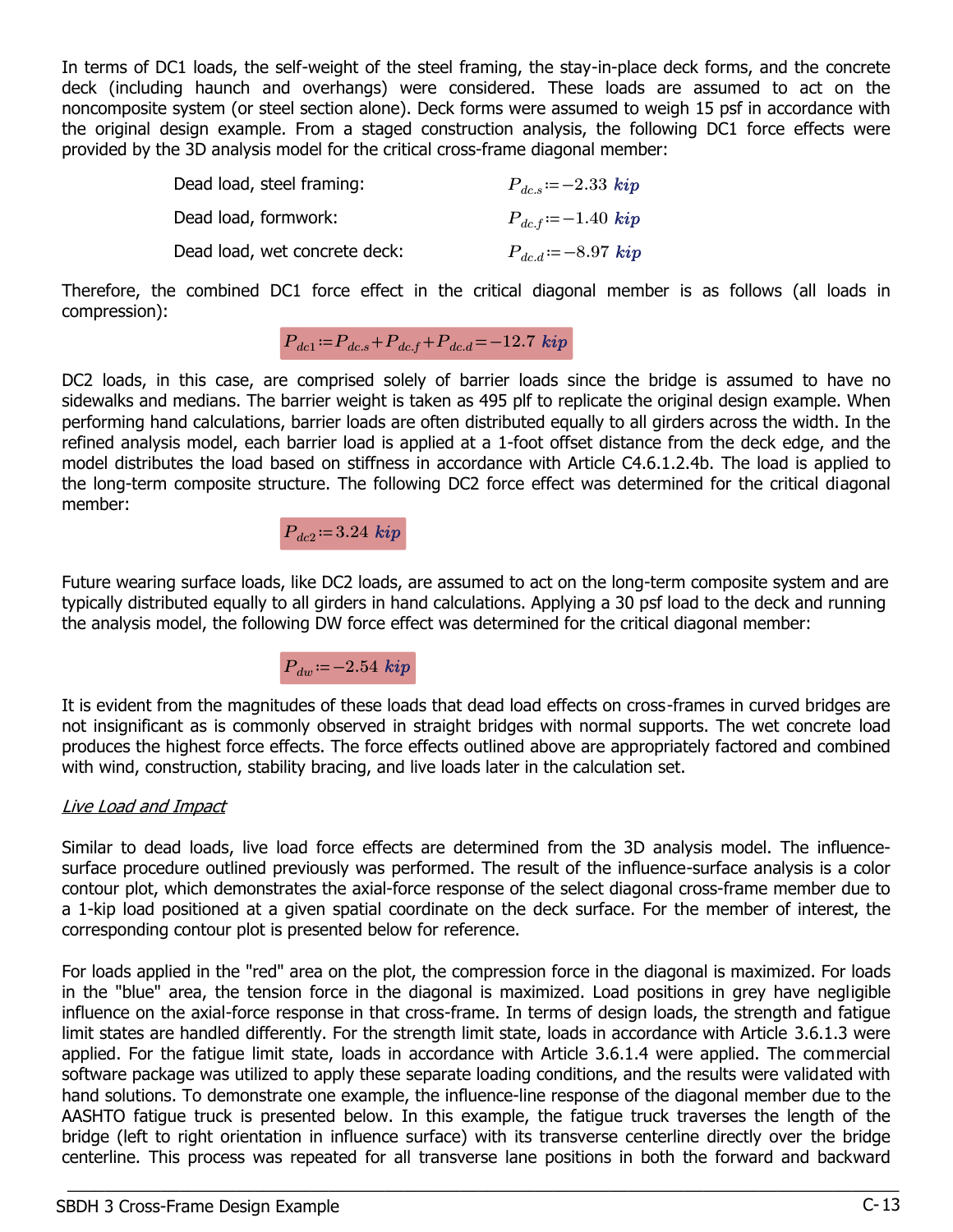

directions to ultimately find the governing force demands.

**Figure 6:** Influence-surface plot generated for the critical cross-frame member



**Figure 7:** Sample influence-line plot generated for the critical cross-frame member

The force effects below summarize the output from the 3D analysis model that made use of the loading conditions outlined in Article 3.6.1.3 (strength) and Article 3.6.1.4 (fatigue). Note that for the strength limit state, the maximum tension and compression forces are recorded; for the fatigue limit state, the critical total force range is recorded. The critical force range for fatigue was determined based on Article C6.6.1.2.1 (i.e., any stress/force cycle that has a tensile component). Note that the appropriate impact factors are also included in the reported results. An dynamic load allowance factor of 0.33 is applied to the design truck or tandem in the strength limit state, and a factor of 0.15 is applied to the truck in the fatigue limit state. The force effects below will be appropriately factored and combined with wind, construction, stability bracing, and dead loads later in the calculation set.



# Limit States and Load Combinations

Now that the unfactored design loads have been established for the critical cross-frame diagonal member, a discussion on the applicable limit states is warranted. Tables are provided below that identify the appropriate load combinations and load factors to consider. Each of these items is discussed below in the context of cross-frame design.

Following Articles 3.4.1 and 3.4.2, the adequacy of the cross-frames must be evaluated during all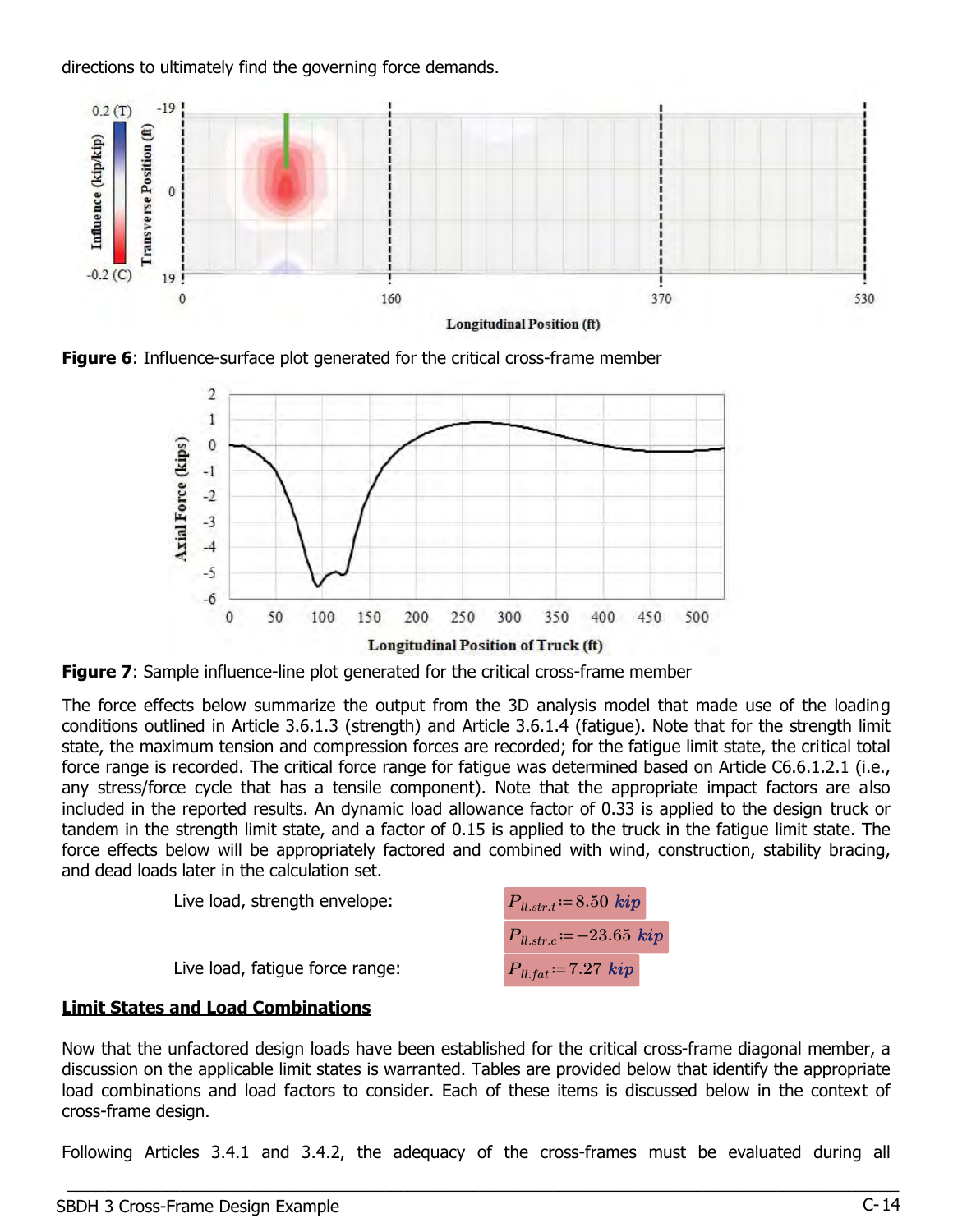construction stages and in the final constructed state using the load combinations in Table 3.4.1-1. Strength I, Strength III, Strength V, Fatigue I, and Fatigue II are specifically addressed. Aside from the main load combinations, there are three additional items to note. First, Article 3.4.2 introduces special combinations for construction loads, which are considered herein. Second, despite not being explicitly considered in Table 3.4.1-1, stability bracing force effects shall also be considered based on the proposed specification language in Article 3.4.2. Note that the stability bracing load factors are marked with an asterisk in the table below because these force effects are not independently factored. Instead, they are based on the corresponding factored girder moment. Third, the cross-frame-specific load factors proposed as part of NCHRP 12-113 are also included. These values are signified with a double asterisk in the table.

Recall that the following load cases have been evaluated above: dead load (DC1, DC2, DW), live load (strength LL, fatigue LL), overhang construction (CL), wind on structure (construction WS, final WS), and stability bracing (SB). During construction, the critical stage consists of the noncomposite system immediately after deck casting (i.e. wet concrete load). For this condition, two limit states and load combinations have been identified as critical: Strength III and the special construction case. These load combinations are tabulated below:

|                     | DC1  | DC2 | DW  | $LL+IM$ | $(LL+IM)$ f              | WS | CL | SB |
|---------------------|------|-----|-----|---------|--------------------------|----|----|----|
| Strength III        | 1.4. | --  | --  | $-$     | $\overline{\phantom{a}}$ |    |    |    |
| <b>Construction</b> |      |     | $-$ | $-$     | $\overline{\phantom{m}}$ |    |    |    |

In the finished bridge when DC2, DW, and LL cases are introduced, additional limit states and combinations are investigated, which are tabulated below.

|                   | DC1  | DC2  | <b>DW</b> | LL+IM | $(LL+IM)$ f | WS | CL                       | SB                       |
|-------------------|------|------|-----------|-------|-------------|----|--------------------------|--------------------------|
| <b>Strength I</b> | 1.25 | 1.25 | 1.5       | 1.75  | -           | -  | $\overline{\phantom{a}}$ | $\overline{\phantom{a}}$ |
| Strength III      | 1.25 | 1.25 | 15        |       |             |    |                          |                          |
| <b>Strength V</b> | 1.25 | 1.25 | 1.5       | 1.35  |             |    |                          |                          |
| <b>Fatigue I</b>  | -    | $-$  | -         | -     | $1.14**$    | -  | -                        |                          |
| <b>Fatigue II</b> |      | ÷    | ÷         | -     | $0.52**$    |    |                          |                          |

With the limit states established, the next step is to determine the factored combined force effects for the cross-frame member of interest. Note that the ductility factor (Article 1.3.3), the redundancy factor (1.3.4), and the operational importance factor (1.3.5) are all taken as 1.0 in this example. First, the constructionrelated loads are summarized:

| DC1, vertical loads: | $P_{dc1} = -12.7$ kip         |
|----------------------|-------------------------------|
| DC1, overhang loads: | $P_{oh,str} = -2.83$ kip      |
| WS, construction:    | $P_{wc} = -0.17$ kip          |
| CL, overhang loads:  | $P_{\text{oh.c}} = -2.91$ kip |
| SB:                  | $P_{sh} = -12.17$ kip         |
|                      |                               |

Strength III limit state, construction:

$$
P_{c. str3} \coloneqq 1.25 \cdot (P_{dc1} + P_{oh. str}) + 1.25 \cdot P_{w.c} + 1.5 \cdot P_{oh.c} + 1.25 \cdot P_{sb} = -39.2 \; kip
$$

Construction condition:

$$
P_{c,cl} = 1.4 \cdot (P_{dc1} + P_{oh,str}) + 1.4 \cdot P_{oh.c} + 1.4 \cdot P_{sb} = -42.9 \text{ } kip
$$

Next, the load combinations corresponding to the finished bridge are summarized. Ultimately, compression forces will govern over tension forces for cross-frame single-angle design (except for the fatigue limit state); thus, only the maximum live load induced compression force is presented.

 $\_$  , and the set of the set of the set of the set of the set of the set of the set of the set of the set of the set of the set of the set of the set of the set of the set of the set of the set of the set of the set of th

LL+IM (Strength):  $P_{llstr,c} = -23.65$  kip

kip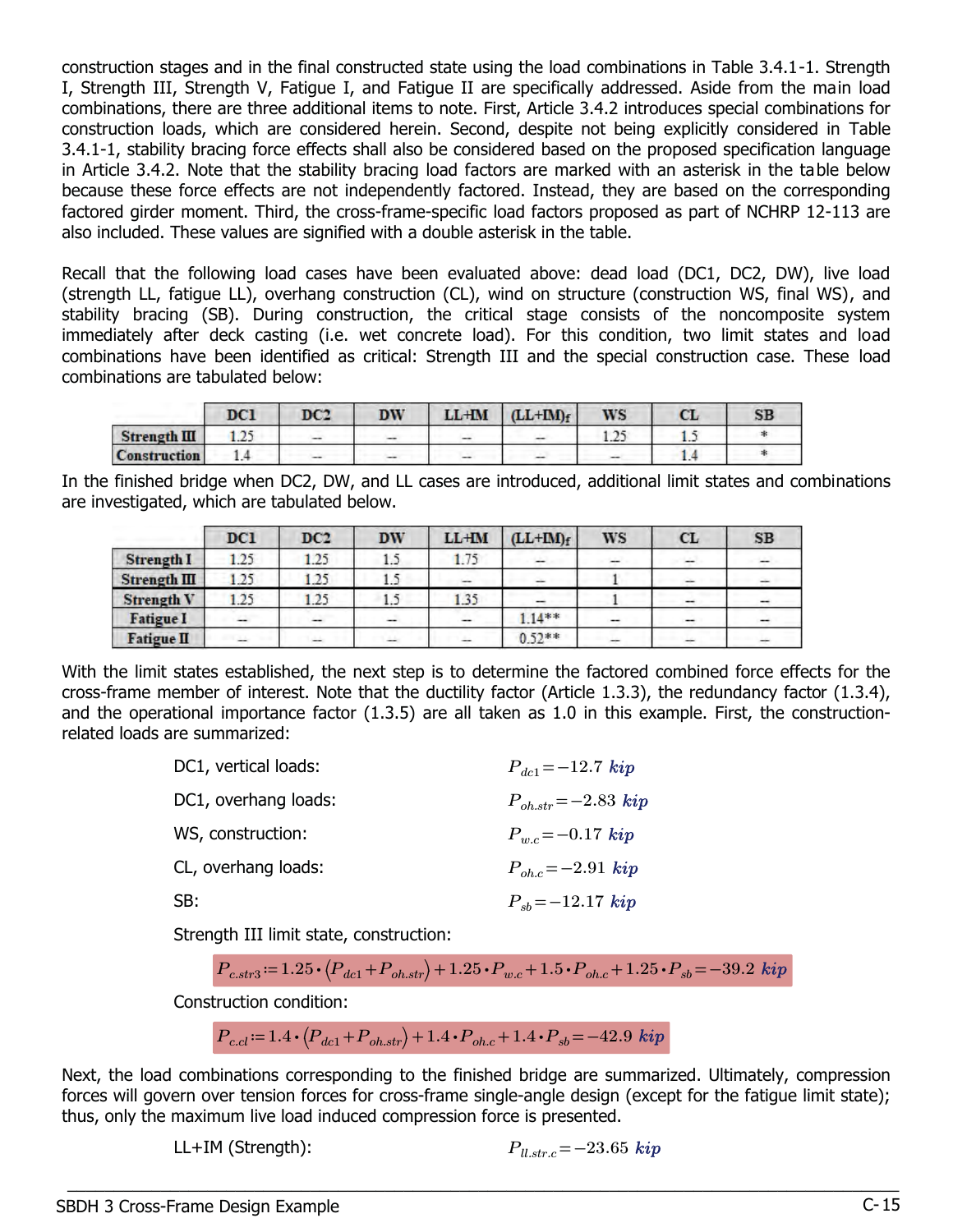| $LL+IM$ (Fatigue):           | $P_{ll, fat} = 7.27$ kip |
|------------------------------|--------------------------|
| WS, finished (Strength III): | $P_{w,str3} = -4.25$ kip |
| WS, finished (Strength III): | $P_{w.str5} = -2.04$ kip |
|                              |                          |

Strength I limit state:

$$
P_{str1} \coloneqq 1.25 \cdot (P_{dc1} + P_{dc2}) + 1.5 \cdot P_{dw} + 1.75 \cdot P_{ll.str.c} = -57 \; kip
$$

Strength III limit state:

$$
P_{str3} = 1.25 \cdot (P_{dc1} + P_{dc2}) + 1.5 \cdot P_{dw} + 1.0 \cdot P_{w.str3} = -19.9 \; kip
$$

Strength V limit state:

$$
P_{str5} = 1.25 \cdot (P_{dc1} + P_{dc2}) + 1.5 \cdot P_{dw} + 1.35 \cdot P_{ll.str.c} + 1.0 \cdot P_{w.str5} = -49.6 \text{ } k\text{ip}
$$

Fatigue I (infinite life) limit state:

 $P_{f1}$ =1.75  $\cdot$  0.65  $\cdot$   $P_{ll.fat}$  = 8.3 kip

Fatigue II (finite life) limit state:

 $P_{f2}$  = 0.8  $\cdot$  0.65  $\cdot$   $P_{ll.fat}$  = 3.8 kip

Therefore, the governing force demands for the strength and fatigue limit states are summarized below (compression forces taken as negative values). Note that the construction stage governs the strength design of the cross-frame of interest. The appropriate fatigue limit state (Fatigue I or II) is determined in the subsequent section.

Strength limit state:

$$
P_{str} \coloneqq -\max\left( \left| P_{c.str3} \right|, \left| P_{ccl} \right|, \left| P_{str1} \right|, \left| P_{str3} \right|, \left| P_{str5} \right| \right) = -57 \text{ kip}
$$

Fatigue I (infinite life) limit state:

 $P_{f1}=8.3$  kip

Fatigue II (finite life) limit state:

 $P_{f2}=3.8$  kip

It is important to note that these factored loads are smaller than the original design example for three primary reasons. First, the original example did not incorporate the cross-frame stiffness modification factor,  $R$ , into the analysis model. Second, the original example examined a cross-frame diagonal at an intermediate support, whereas this example examined a diagonal near the maximum positive dead load moment region of the end span. Third, older versions of AASHTO LRFD required designers to consider a double-truck fatigue load case, which produced large force ranges despite the relative infrequence of that loading scenario. This has since been removed from the code and verified through NCHRP 12-113.

#### **Resistance**

The following section outlines the development of factored resistances for the critical single-angle diagonal member. Strength and fatigue limit states are addressed separately.

 $\_$  , and the set of the set of the set of the set of the set of the set of the set of the set of the set of the set of the set of the set of the set of the set of the set of the set of the set of the set of the set of th

Strength Limit State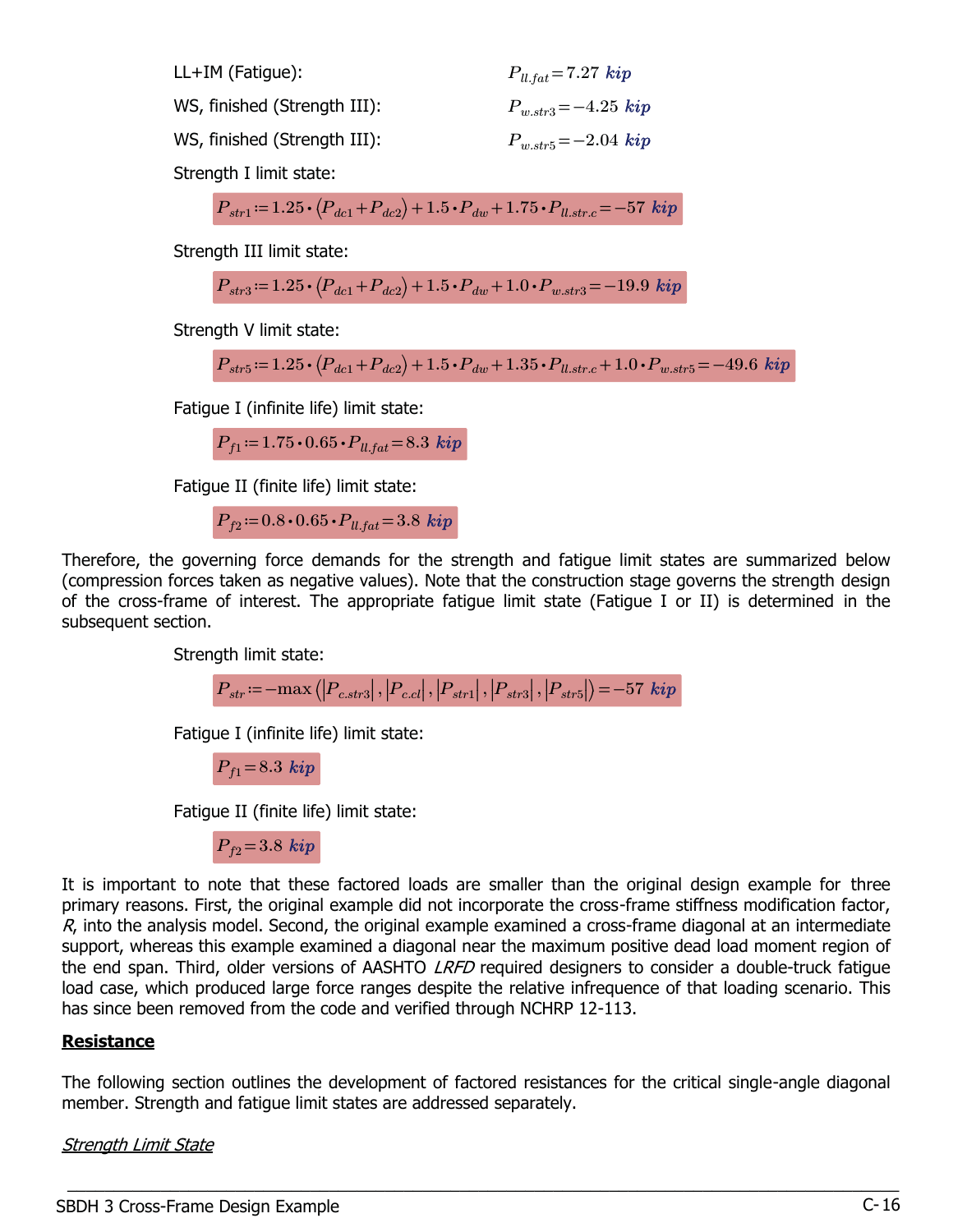The original SBDH example problem provided a detailed calculation of the compressive resistance of the diagonal cross-frame member, which is still applicable to the design example. For completeness, the same calculations are provided with several exceptions, as noted herein. In general, the calculations compute the factored resistance of a L8x8x3/4 single angle member eccentrically loaded in compression with a 1/2-inch thick connection plate, as well as perform appropriate slenderness checks. The following parameters characterize the cross-section properties of the angle based on Table 1-7 in the AISC Manual (2017).

| Gross area of angle:        | $A_q = 11.40$ in <sup>2</sup> |
|-----------------------------|-------------------------------|
| Radius of gyration, z-axis: | $r_z = 1.57$ in               |
| Radius of gyration, x-axis: | $r_r = 2.46$ in               |
| Radius of gyration, y-axis: | $r_{u} = 2.46$ in             |
| Leg width:                  | $b = 8.0$ in                  |
| Leg thickness:              | $t = 0.75$ in                 |

Steel material properties are summarized below. Note that grade 50 steel is assumed for the cross-frame elements.

| Modulus of elasticity, steel: | $E = 29000$ ksi     |
|-------------------------------|---------------------|
| Yield strength:               | $F_{\eta} = 50$ ksi |

Next, the slenderness of the outstanding legs (Article 6.9.4.2.1) and the global member slenderness (6.9.3) must be checked. The plate buckling coefficient is taken as 0.45 per Table 6.9.4.2.1-1.

| Slenderness of cross-section: |  |                                                                                                                                                                            | $\frac{b}{t}$ = 10.7 |                                                            |
|-------------------------------|--|----------------------------------------------------------------------------------------------------------------------------------------------------------------------------|----------------------|------------------------------------------------------------|
| Plate buckling coefficient:   |  |                                                                                                                                                                            | $k = 0.45$           |                                                            |
| Slenderness limit:            |  |                                                                                                                                                                            |                      | $\lambda_r = k \cdot \sqrt{\frac{E}{F_{\gamma r}}} = 10.8$ |
|                               |  | Check := $\left\  \text{ if } \frac{b}{t} > \lambda_r \right\ $ "Slender section"<br>$\begin{array}{c} \text{else} \ \text{#} \ \text{``Nonslender section''} \end{array}$ |                      | $\left \frac{1}{1-\epsilon}\right $ = "Nonslender section" |

Since the section is deemed nonslender, Article 6.9.4.2.2 need not be checked. The slenderness provision of Article 6.9.3, though, must also be evaluated. Since the member is considered a primary member, the slenderness limit is set as 120. The unbraced length of the single-angle diagonal is conservatively taken as the  $Ld$  term computed above (i.e., neglecting the connection and gusset plates). The effective length factor is then taken as 1.0 for single members per Article 4.6.2.5.

| Effective length factor:    | $K=1.0$                                  |
|-----------------------------|------------------------------------------|
| Unbraced length:            | $l = L_d = 150.4$ in                     |
| Minimum radius of gyration: | $r_{min} = r_z = 1.57$ in                |
| Slenderness of member:      | $\frac{K\cdot l}{l} = 95.8$<br>$r_{min}$ |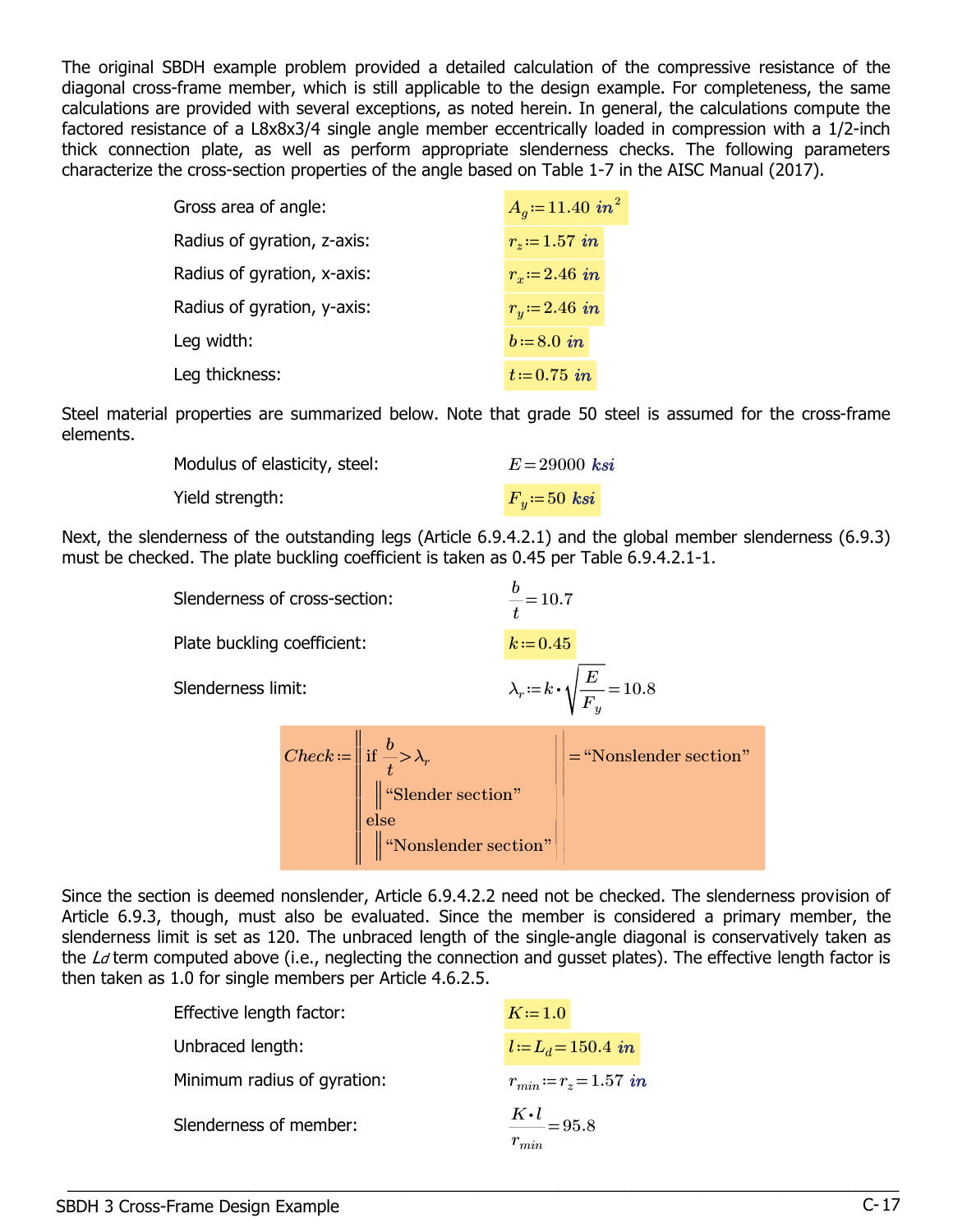

Having satisfied the basic slenderness provisions, the angle must now be checked for the strength limit state in accordance with Article 6.9.4.4. The cross-frame member of interest, like many single angle sections, is eccentrically loaded due to the connection to the gusset plate through one leg only. Therefore, the member is subjected to axial and flexural stresses, which complicates the calculation of compression resistance. Article 6.9.4.4 employs a simplified approach to computing the resistance. The bending moments are effectively neglected in lieu of assigning an effective slenderness ratio for flexural buckling. Also, per Article 6.9.4.4, single angles designed using this simplified procedure need not be checked for flexural-torsional buckling. The calculation of the effective slenderness ratio is presented herein (for equal-leg angles).

$$
\lambda_{eff} = \left\| \begin{array}{l} \text{if } \frac{l}{r_x} \le 80 \\ \left\| \frac{72 + 0.75 \cdot \frac{l}{r_x}}{\left\| 32 + 1.25 \cdot \frac{l}{r_x}} \right\| \right. = 117.8 \\ \left\| 32 + 1.25 \cdot \frac{l}{r_x} \right\| \end{array} \right\} = 117.8
$$

With the effective slenderness ratio known, Article 6.4.1.1 can be enforced to compute the compression resistance of the member. The nominal resistance is calculated as follows:

Elastic critical buckling resistance:

$$
{P_e\!:=\!\frac{\boldsymbol{\pi}^2\;E}{\left(\lambda_{eff}\right)^2}\!\boldsymbol{\cdot} A_g\!=\!235\;kip}
$$

Nominal yield resistance:

$$
P_o = F_y \cdot A_g = 570 \; kip
$$

Nominal compression resistance:  $P_n = ||$  if  $\frac{e}{R} \ge 0.44$  |  $=$ ‖ ‖ ‖ ‖ ‖ ‖ ‖ ‖ ‖ ‖ | | | | | | |  $\overline{\phantom{a}}$ | | | | | | | | | | if else  $\frac{P_e}{P}$ ≥  $P_o$ 0.44 ‖ ‖  $\big\| \langle 0.6558^{(P_e)} \rangle \cdot$  $\sqrt{2}$  $\big\vert_{0.6558}$  $\left(\begin{matrix} P_o \ P_e \end{matrix}\right)_ P_e$ ⎞ ⎟ ⎟⎠ ⎞  $\big) {\boldsymbol .} P_o$  $\Big\| 0.877\!\cdot \!P_e$  $206.1\;{\bm k}{\bm i}{\bm p}$ 

Therefore, the nominal resistance computed above still applies. Now, the factored resistance is computed per Article 6.5.4.2 and 6.9.2.1.

| Resistance factor:               | $\phi_c = 0.95$      |
|----------------------------------|----------------------|
| Factored compression resistance: | $P_{r.str} = \phi_c$ |

 $\vec{p} = \phi_c \cdot P_n = 195.8 \; kip$ 

The factored compressive resistance is to be compared against the factored force demand determined in the previous section. This check is provided in the subsequent section. Had tensile forces governed the design, refer to Article 6.8 for the appropriate design procedures.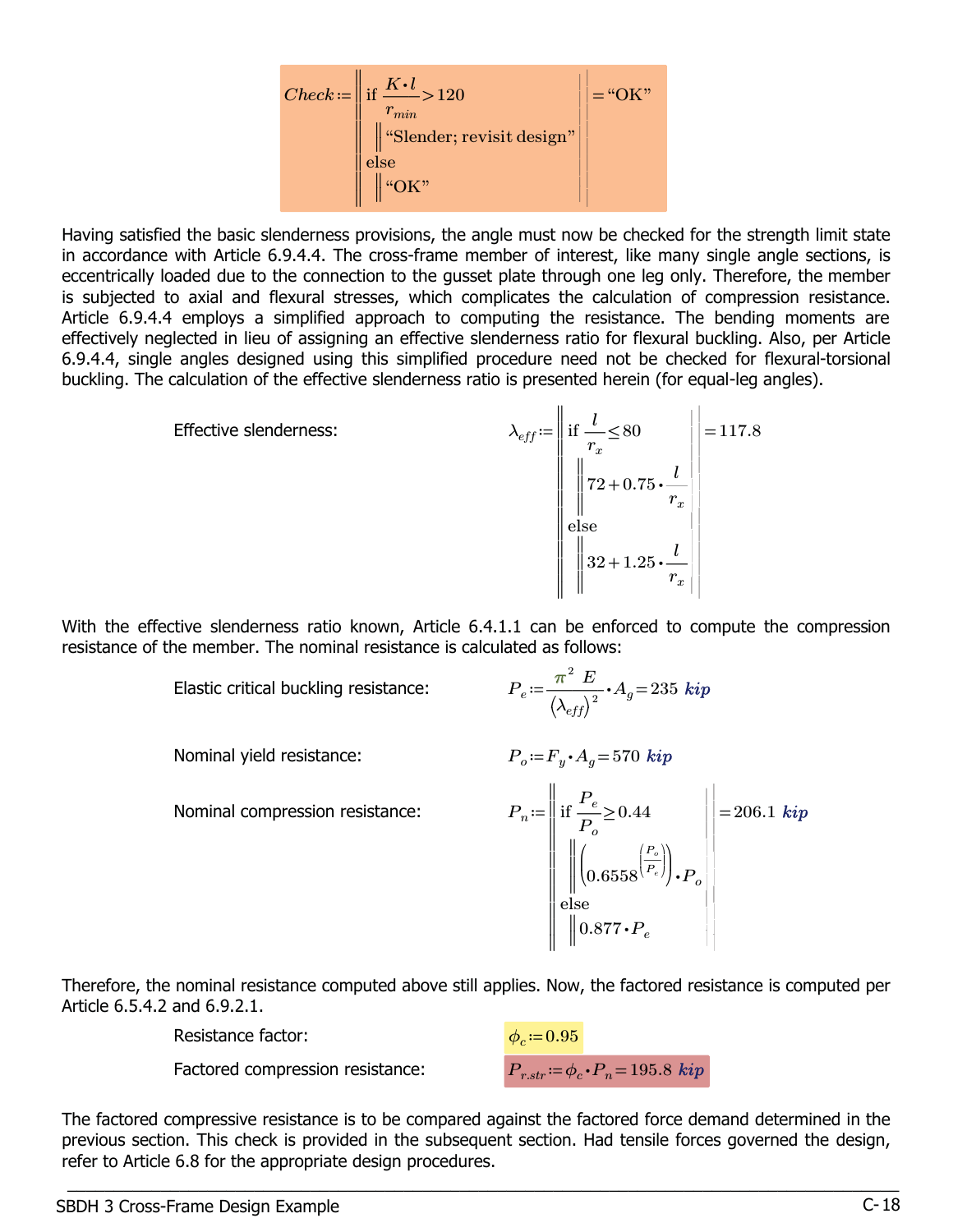#### Fatigue Limit State

As suggested in Article 6.6.1.1, both load-induced (6.6.1.2) and distortion-induced (6.6.1.3) fatigue shall be considered in design of cross-frames. For this example, though, it is assumed that the cross-frame and its connection plates are detailed properly in accordance with Article 6.6.1.3 such that distortion-induced fatigue is not a design concern. Therefore, only load-induced fatigue is a design consideration herein. The first step in computing the load-induced fatigue resistance of the single-angle cross-frame member is to establish the fatigue category and its pertinent design parameters. Per Table 6.6.1.2.3-1 (Section 7.2), a single-angle member welded along one side to a connection plate is given the E' designation (McDonald and Frank, 2009). Note that the original example was based on an E detail given the state of the design specification at that time. Therefore, the following parameters are used herein:

| Detail category constant: | $A = 3.9 \cdot 10^8$ ksi <sup>3</sup> |
|---------------------------|---------------------------------------|
| Threshold stress:         | $\Delta F_{th} = 2.6$ ksi             |

Next, the appropriate limit state (Fatigue I versus Fatigue II) must be established. Per Article 6.6.1.2.3, if the projected single-lane Average Daily Truck Traffic (ADTT) is less than or equal to the applicable value in Table 6.6.1.2.3-2, then the member shall be designed for finite-life (Fatigue II). To make that determination, the projected truck traffic on the bridge must be estimated. To maintain consistency with the original SBDH example, a single-lane ADTT of 1,000 trucks per day is assumed. Therefore, the cross-frame detail shall be designed for the Fatigue II limit state, as demonstrated mathematically below.

| Single-lane ADTT:                                        |                                                                                                                                                                                                                                                                                                                                                                                                                                                                                                                | $ADTT_{sl} \coloneqq 1000$ |  |  |
|----------------------------------------------------------|----------------------------------------------------------------------------------------------------------------------------------------------------------------------------------------------------------------------------------------------------------------------------------------------------------------------------------------------------------------------------------------------------------------------------------------------------------------------------------------------------------------|----------------------------|--|--|
| 75-year single-lane ADTT<br>equivalent to infinite life: |                                                                                                                                                                                                                                                                                                                                                                                                                                                                                                                | $ADTT_{sl.inf} = 8485$     |  |  |
|                                                          | $\setlength{\abovedisplayskip}{12pt} \setlength{\belowdisplayskip}{12pt} \begin{minipage}{1pt} \textit{Check} \coloneqq \begin{minipage}{1pt} \begin{minipage}{0.5pt} \begin{minipage}{0.5pt} \begin{minipage}{0.5pt} \begin{minipage}{0.5pt} \begin{minipage}{0.5pt} \begin{minipage}{0.5pt} \begin{minipage}{0.5pt} \begin{minipage}{0.5pt} \begin{minipage}{0.5pt} \begin{minipage}{0.5pt} \begin{minipage}{0.5pt} \begin{minipage}{0.5pt} \begin{minipage}{0.5pt} \begin{minipage}{$<br>$\frac{1}{1}$ else |                            |  |  |

‖ ‖ "Design for Fatigue I"

Therefore, the nominal fatigue resistance is calculated in accordance with Article 6.6.1.2.5 and Eq. 6.6.1.2.5-2 specifically. To do so, the total number of stress cycles expected on the cross-frame member of interest during the 75-year design span must be computed. This requires an assumption on the number of stress range cycles per truck passage (Table 6.6.1.2.5-2). Based on the findings of NCHRP 12-113, assuming one stress cycle per truck passage for cross-frame members is most appropriate. The calculations are presented below.

| |

Cycles per truck passage:  $n:=1.0$ 

‖ ‖

Total design cycles:  $N=365 \cdot 75 \cdot n \cdot ADTT_{sl}=2.738 \cdot 10^7$ 

Nominal fatigue resistance:  $\Delta F_n \text{:=} \left(\frac{A}{N}\right)^3 =$ 

In accordance with Article C6.6.1.2.2, both the resistance factor and the additional load modifiers are taken as 1.0. Therefore, the factored fatigue resistance is taken as the following. Note that fatigue resistance is typically computed in terms of axial stress (i.e.,  $P/A$ ); the factored fatigue force determined above will be converted to stress and compared to the resistance in the subsequent section.

 $\_$  , and the set of the set of the set of the set of the set of the set of the set of the set of the set of the set of the set of the set of the set of the set of the set of the set of the set of the set of the set of th

Resistance factor:

Factored fatique resistance:

$$
\phi_f = 1.0
$$
  
\n
$$
\Delta F_r := \phi_f \cdot \Delta F_n = 2.42 \text{ ks}i
$$

 $\frac{A}{\cdot}$ N ⎞  $\int$   $\frac{1}{1}$ 3

 $2.42\;{\boldsymbol{k}}$ si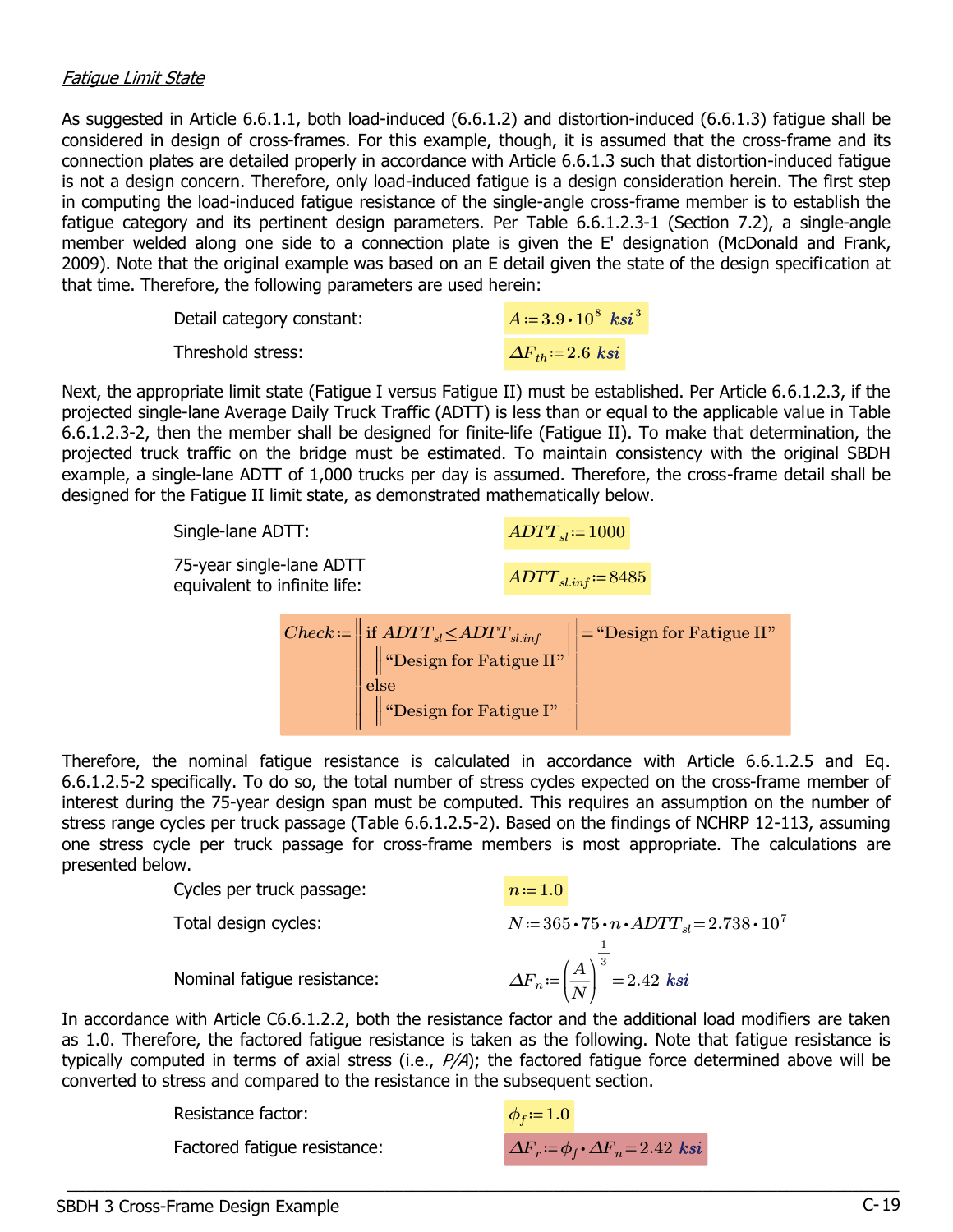# Final Design Check

As outlined previously, a strength and fatigue limit state design check are to be made. The calculations herein simply compile the factored design loads and factored resistances computed in previous sections of the calculation set. Note that Fatigue II design checks are made in terms of stress. As such, the previously determined fatigue forces are converted to axial stress by considering shear lag effects in accordance with Table 6.6.1.2.3-1 (Section 7.2). Note that the weld length was set as 7 inches to maintain consistency with the original example. Although not explicitly demonstrated, similar design calculations must be made for the connections and connecting parts.

#### **Strength Limit State**

|                            | Factored compression resistance:                             |  |                                                                                                                                                                                | $P_{r,str} = 195.8 \; kip$ |                                                                       |  |
|----------------------------|--------------------------------------------------------------|--|--------------------------------------------------------------------------------------------------------------------------------------------------------------------------------|----------------------------|-----------------------------------------------------------------------|--|
|                            | Governing factored force:                                    |  |                                                                                                                                                                                | $P_{str} = 57$ kip         | (Compression)                                                         |  |
|                            |                                                              |  | Check := $\left\  \begin{array}{l} \text{if } P_{r,str} \ge P_{str} \\ \  \text{``OK"} \\ \text{else} \\ \  \text{``N.G.; Refine Design"} \end{array} \right\  = \text{``OK"}$ |                            |                                                                       |  |
| <u>Fatique Limit State</u> |                                                              |  |                                                                                                                                                                                |                            |                                                                       |  |
|                            | Factored fatigue resistance:                                 |  |                                                                                                                                                                                | $\Delta F_r = 2.42$ ksi    |                                                                       |  |
|                            | Governing factored force:                                    |  |                                                                                                                                                                                | $P_{f2} = 3.8 \; kip$      |                                                                       |  |
|                            | Assumed weld length:                                         |  |                                                                                                                                                                                | $L_w = 7$ in               |                                                                       |  |
|                            | Distance from single-angle centroid<br>to surface of gusset: |  |                                                                                                                                                                                | $x_{bar} = 2.26$ in        |                                                                       |  |
|                            | Shear lag factor:                                            |  |                                                                                                                                                                                |                            | $U = 1 - \frac{x_{bar}}{L_w} = 0.7$                                   |  |
|                            | Net effective area:                                          |  |                                                                                                                                                                                |                            | $A_{net}\!\coloneqq\! U\!\boldsymbol{\cdot} A_g\!=\!7.72\ in^2$       |  |
|                            | Governing factored stress range:                             |  |                                                                                                                                                                                |                            | $\Delta f \coloneqq \frac{P_{f2}}{A_{\text{net}}} = 0.49 \text{ ksi}$ |  |
|                            |                                                              |  | Check := if $\Delta F_r \geq \Delta f$<br><br>if $\Delta F_r \geq \Delta f$<br><br>if $\omega$ K"<br>ise<br>ise<br>if w.G.; Refine Design"                                     |                            |                                                                       |  |

It is apparent that cross-frame member is adequately proportioned for the strength and fatigue limit states, even with the conservative assumption used with the hand calculations (i.e., the diagonal resists the full lateral load instead of distributing the load with the strut member). Based on the demand-to-capacity ratios, it is also apparent that there is significant reserve capacity. Consequently, a smaller angle section than L8x8x3/4 could also be used to improve economy. If the designer chooses to reduce the cross-section, then the 3D analyses would need to be re-run with the updated section to verify the new section is adequate. Recall that the cross-frame forces are directly related to its cross-sectional area given the indeterminacy of the system. For the sake of clarity, this process is not demonstrated in this calculation set.  $\_$  , and the set of the set of the set of the set of the set of the set of the set of the set of the set of the set of the set of the set of the set of the set of the set of the set of the set of the set of the set of th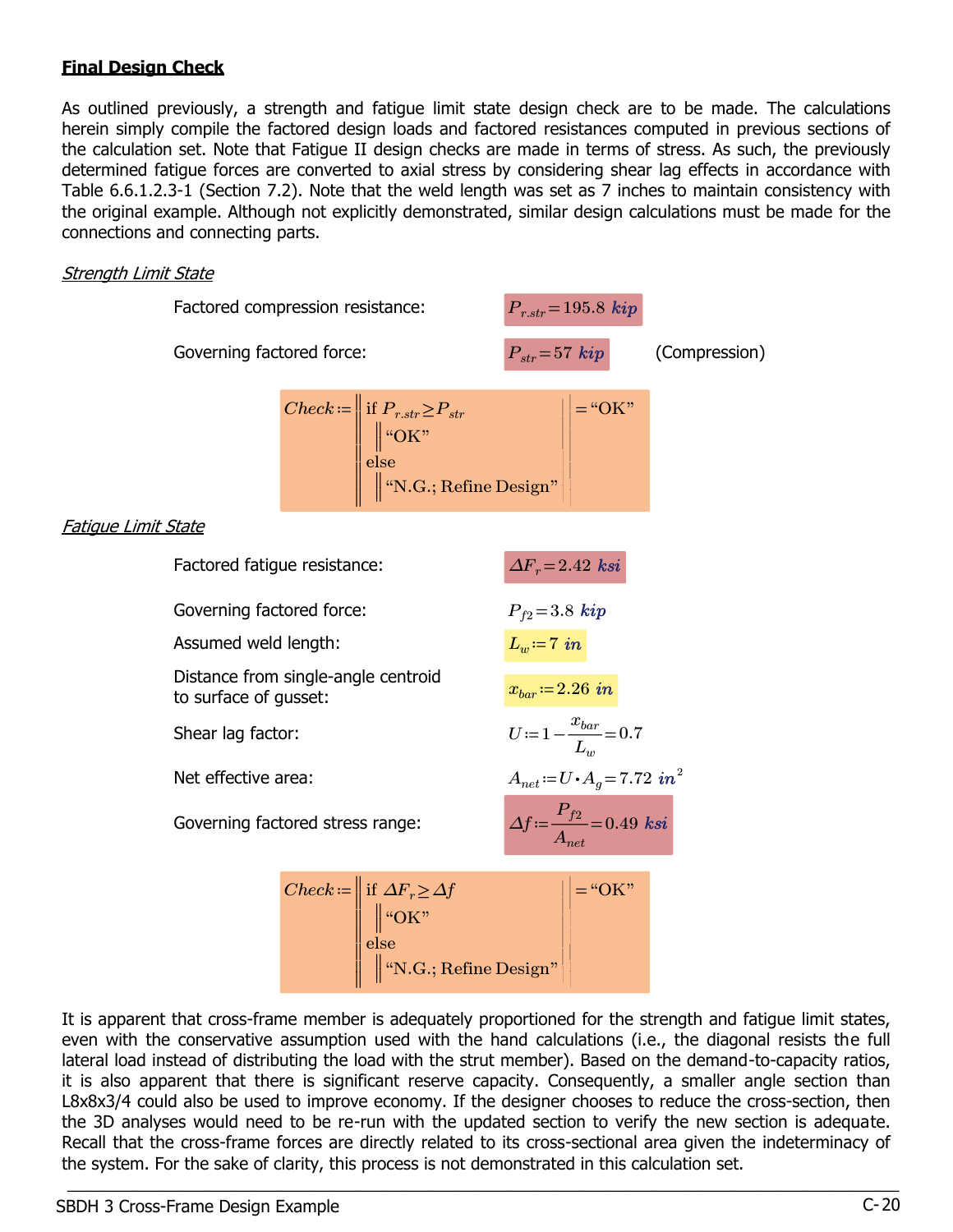As outlined above and in proposed Article 6.7.4.2.2, braces must be designed to possess adequate strength and stiffness. The strength requirements were previously outlined. In this section, a separate check is provided to evaluate the required stiffness of the cross-frame. Similar to the brace strength requirements, proposed modifications have been made to the 15th Edition AISC provisions on torsional brace design. The proposed expression for the required brace stiffness is given with the following expression:

$$
\beta_{Treq} := \frac{3.6 \ L}{\phi_{br} \cdot n \cdot E \cdot I_{y.eff}} \cdot \left(\frac{\gamma_{CL} \cdot M_r}{C_b}\right)^2
$$

As previously discussed, Liu et al. (2020b) observed that providing three times the ideal stiffness is more appropriate for beam buckling than twice the ideal stiffness, as assumed in the AISC bracing provisions. As such, the AISC equation has been modified by increasing the constant in the numerator by 50% (from 2.4 to 3.6). The following parameters describe the load and resistance factors assumed. Because the braces are evaluated during the critical stage of construction, the load factor associated with the construction condition is adopted here. The resistance factor is taken to match the values provided in AISC Appendix 6.3.

| Resistance factor: | $\phi_{hr} = 0.80$  |
|--------------------|---------------------|
| Load factor:       | $\gamma_{CL} = 1.4$ |

Recall the maximum DC1 moment as well as the moment gradient assumption from the brace strength calculation was governed by the positive moment region. As such, these parameters are established again.

| Maximum unfactored moment: | $M_r = 3453$ kip $\cdot$ ft |
|----------------------------|-----------------------------|
| Moment gradient factor:    | $C_b = 1.0$                 |
|                            |                             |

The following parameters describe the cross-section of the girder and the bracing scheme. The girder is nonprismatic, which complicates the buckling behavior. Because the critical brace frames into section G4-1 (notation from original example) of the nonprismatic beam (outer-radius girder), those cross-sectional dimensions are assumed. The distance between the extreme fibers and the neutral axis is computed to determine an effective weak-axis moment of inertia, given that the section is also singly-symmetric.

 $\_$  , and the set of the set of the set of the set of the set of the set of the set of the set of the set of the set of the set of the set of the set of the set of the set of the set of the set of the set of the set of th

| Number of intermediate braces: | $n_h = 7$          |
|--------------------------------|--------------------|
| Tension flange width:          | $b_{f,t} = 21$ in  |
| Tension flange thickness:      | $t_{f.t} = 1.5$ in |
| Compression flange width:      | $b_{f,c} = 20$ in  |
| Compression flange thickness:  | $t_{f,c} = 1$ in   |
| Web depth:                     | $d_w = 84$ in      |
| Web thickness:                 | $t_w = 0.5625$ in  |
|                                |                    |

Distance from top fiber to neutral axis:

$$
c := \frac{b_{f,t} \cdot t_{f,t} \cdot \frac{t_{f,t}}{2} + d_w \cdot t_w \cdot \left(t_{f,t} + \frac{d_w}{2}\right) + b_{f,c} \cdot t_{f,c} \cdot \left(t_{f,t} + d_w + \frac{t_{f,c}}{2}\right)}{b_{f,t} \cdot t_{f,t} + d_w \cdot t_w + b_{f,c} \cdot t_{f,c}} = 38.471 \text{ in}
$$

Distance from bottom fiber to neutral axis:

$$
t = (t_{f.t} + d_w + t_{f.c}) - c = 48.029 \text{ in}
$$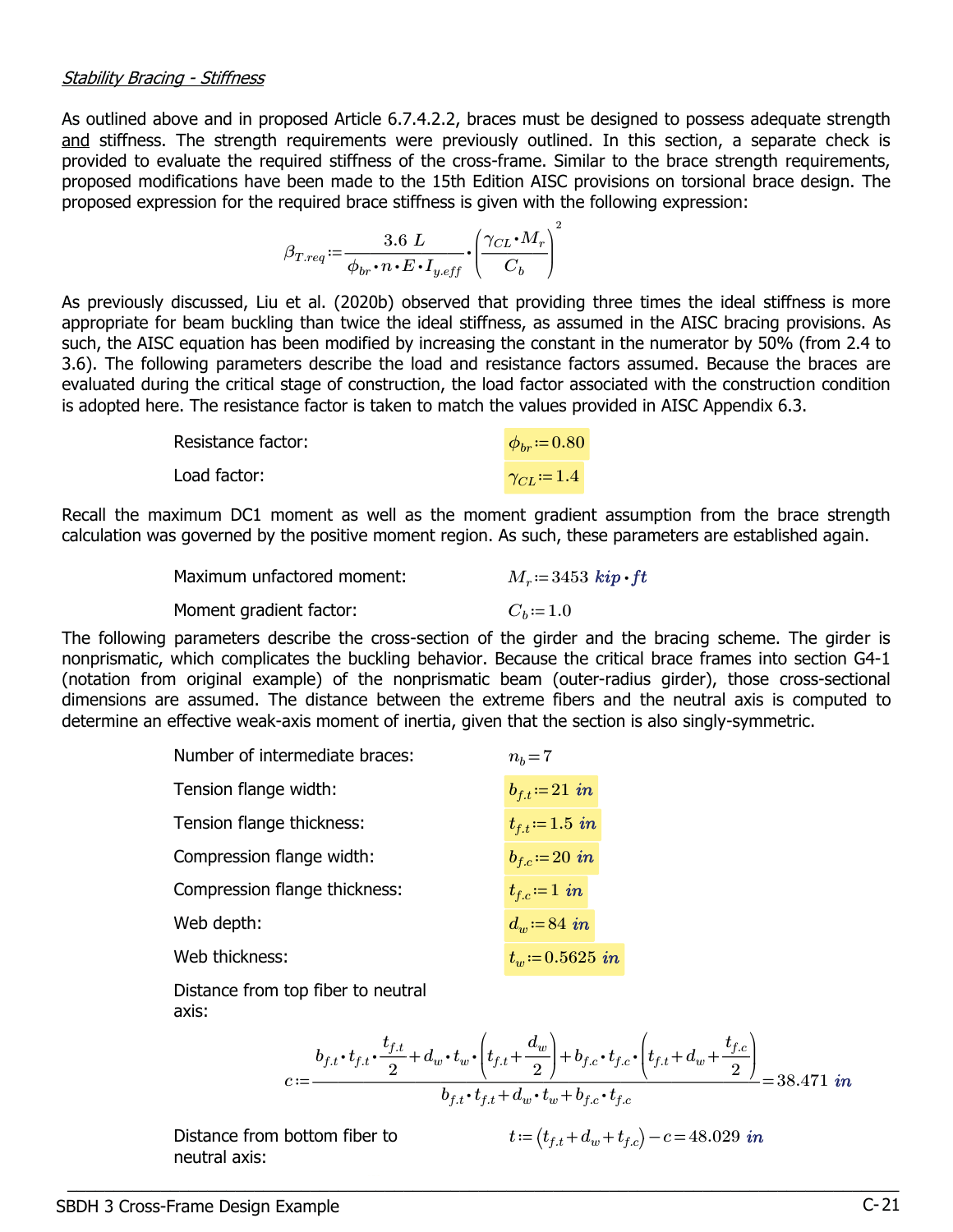



Tension flange moment of inertia:  $I_{y.t} \coloneqq \frac{1}{12} \cdot t_{f.t} \cdot b_{f.t}^{3} = (1.2 \cdot 10^{3}) \text{ in}^{4}$ 

Compression flange moment of inertia:

Effective moment of inertia:  $I_{y.eff} \! := \! I_{y.c} \! + \! \left(\frac{t}{c}\right) \!\cdot \! I_{y.t} \! = \!$ 

 $\frac{1}{1}$  $t_{f.c} \cdot b_{f.c}^3 = 666.7 \, in^4$ ⎞  $\int$   $\cdot$   $I_{y.t}$  =  $(2.1 \cdot 10^{3})$   $in$   $^{4}$ 

 $\overline{\phantom{a}}$ 

in

 $^{\prime}$ 

Therefore, the required torsional stiffness of the cross-frame is given as:

$$
\beta_{Treq} \coloneqq \frac{3.6 \; L}{\phi_{br} \cdot n_b \cdot E \cdot I_{y.eff}} \cdot \left(\frac{\gamma_{CL} \cdot M_r}{C_b}\right)^2 = (6.78 \cdot 10^4) \; \frac{\textit{kip} \cdot \textit{in}}{\textit{rad}}
$$

Now that the required stiffness has been established, the next step is to estimate the actual stiffness of cross-frame and verify its adequacy. As outlined extensively in Yura (2001) and the proposed Article 6.7.4.2.2, the torsional stiffness of a cross-frame must consider the effects of not only the brace itself, but also the effects of web distortion, in-plane girder, and its connections. The calculations herein evaluate each component of stiffness and then consider the combined effects against the required stiffness.

First, the stiffness of the brace is evaluated. The torsional stiffness of a X-type cross-frame can be estimated as the following expression, assuming a compression system (Yura, 2001):

$$
\beta_b := R_{con} \cdot \left( \frac{A_d \cdot E \cdot s_g^{2} h_b^{2}}{L_d^{3}} \right)
$$

To solve for the torsional brace stiffness, several variables related to the cross-frame proportions must be established. Many of these variables have been previously defined but are presented again for reference.

Another important aspect is the inherent flexibility with the eccentric end connections of the cross-frame members. The connection stiffness is typically considered by assigning a modification factor to the stiffness of the brace. As highlighted previously, AASHTO *LRFD* recommended using a modification factor (R-factor) of 0.65 when evaluating cross-frames for stability-related applications. As such, that value is used here.

| Modulus of elasticity, steel: | $E = 29000$ ksi                    |
|-------------------------------|------------------------------------|
| Girder spacing:               | $s_q = 132$ in                     |
| Height of cross-frame brace:  | $h_b = 72$ in                      |
| Diagonal area:                | $A_d = A_q = 11.4 \text{ in}^2$    |
| Strut area:                   | $A_s = A_q = 11.4$ in <sup>2</sup> |
|                               |                                    |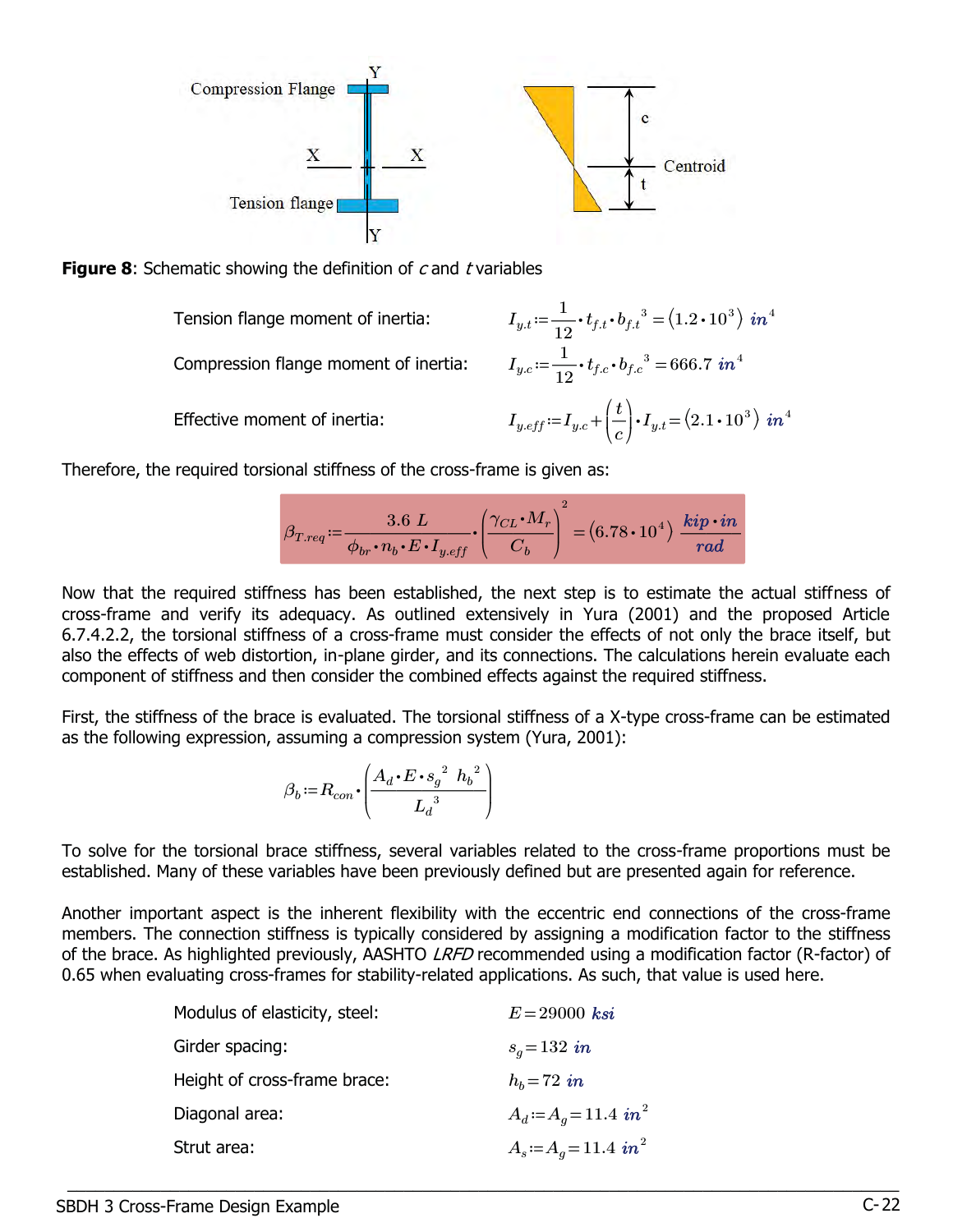| Length of diagonal:                              | $L_d = 150.4$ in |
|--------------------------------------------------|------------------|
| Stability modification factor<br>(construction): | $R_{con} = 0.65$ |

Therefore, the torsional stiffness of the K-type cross-frame is given by the following, when considering the inherent flexibility of the connections:

$$
\beta_b \coloneqq R_{con} \cdot \left( \frac{A_d \cdot E \cdot s_g^{2} \ h_b^{2}}{L_d^{3}} \right) = (5.71 \cdot 10^6) \ \frac{\textit{kip} \cdot \textit{in}}{\textit{rad}}
$$

Note that the actual stiffness of the cross-frame is considerably larger than the required stiffness for the system; however, the brace stiffness is only one component of the total stiffness. As such, other components (i.e., cross-sectional distortion and in-plane girder effects) are considered herein. The total stiffness is then solved using the expression for springs in series.

With that in mind, the web-distortional effects are considered based on the expression developed by Yura (2001). Note that web-distortional effects are generally only critical when a shallow brace is used relative to the girder depth and partial-depth stiffeners are used; this is most common when diaphragm beams are used as braces rather than cross-frames. Cross-frames, like the ones used in this design example, typically brace the full depth of the girder web. In the proposed AASHTO LRFD provisions, the stiffness component related to distortion can be neglected when the diaphragm or cross-frame is at least 80% of the girder depth. In this scenario, a 3-inch gap is assumed between the edge of the gusset plates and the inside face of top and bottom flanges such, web distortional effects are expected to be negligible. For the sake of completeness, a full calculation is presented below.

The following parameters characterize the dimensions of the cross-frames and connection plate stiffeners. A separate stiffness is evaluated for the top clear distance and the bottom clear distance. Ultimately, the web distortion stiffness is the combined effect of both contributions.

| Flange centroidal distance:   | $h_o = 85$ in        |
|-------------------------------|----------------------|
| Clear distance outside brace: | $h_i = 3$ in         |
| Stiffener thickness:          | $t_{\rm s} = 0.5$ in |
| Stiffener width:              | $b_s = 12$ in        |
| Web thickness:                | $t_w = 0.563$ in     |
|                               |                      |

Therefore, the web distortional stiffness is computed as follows. Note that the value is orders of magnitude higher than the brace stiffness, as expected.



 $\_$  , and the set of the set of the set of the set of the set of the set of the set of the set of the set of the set of the set of the set of the set of the set of the set of the set of the set of the set of the set of th



kip in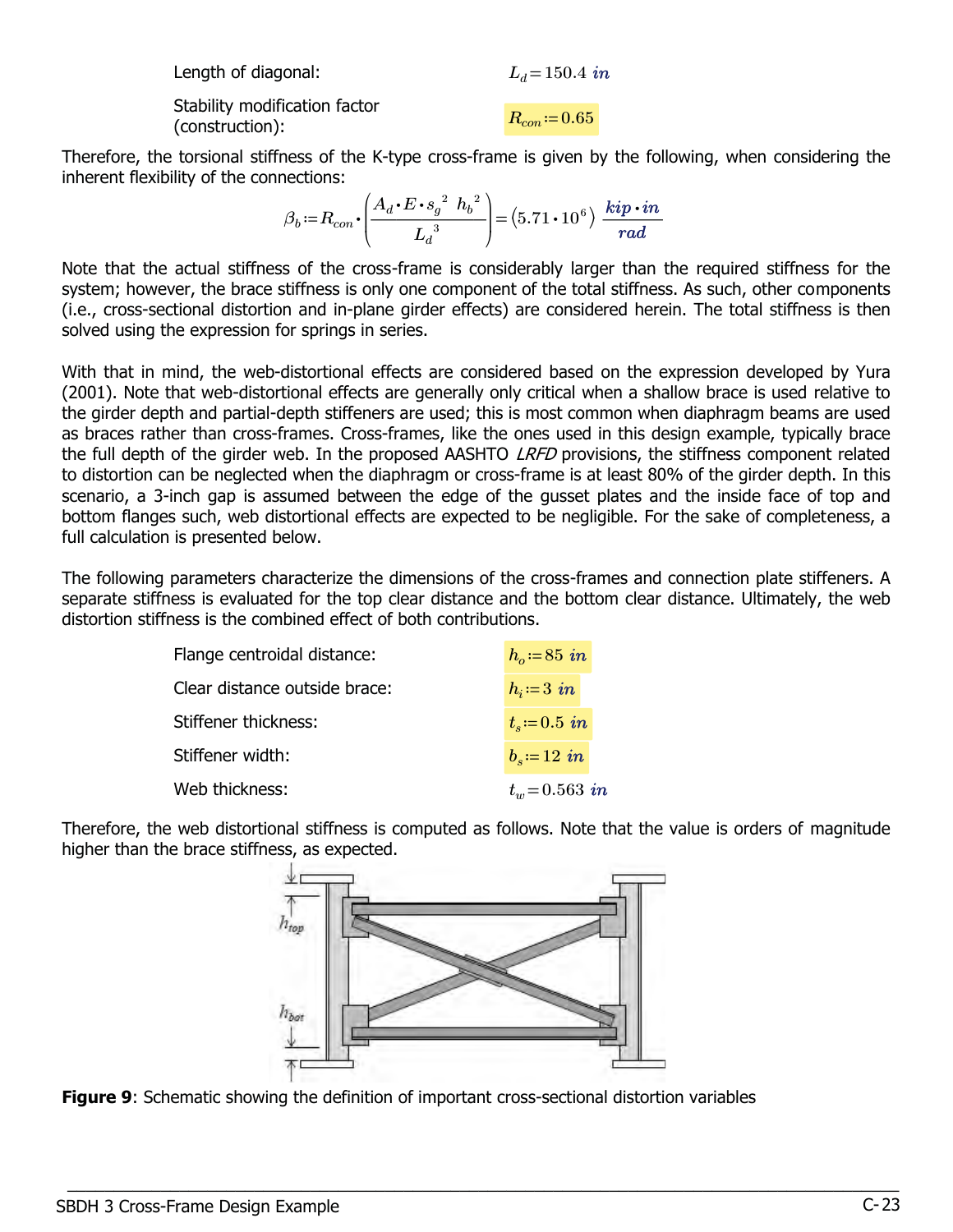$$
\beta_{top} = \frac{3.3 \ E}{h_i} \cdot \left(\frac{h_o}{h_i}\right)^2 \cdot \left(\frac{1.5 \ h_i \cdot t_w^3}{12} + \frac{t_s \cdot b_s^3}{12}\right) = (1.8 \cdot 10^9) \ \frac{kip \cdot in}{rad}
$$
\n
$$
\beta_{bot} := \beta_{top} = (1.8 \cdot 10^9) \ \frac{kip \cdot in}{rad}
$$
\n
$$
\beta_{sec} := \frac{1}{\left(\frac{1}{\beta_{top}} + \frac{1}{\beta_{bot}}\right)} = (9.2 \cdot 10^8) \ \frac{kip \cdot in}{rad}
$$

 $\overline{a}$  $^{\prime}$ Lastly, the in-plane girder stiffness is computed. The in-plane girder stiffness is generally only critical for narrow superstructures such as those with two or three girders across the width. For redundant systems with significant bridge width, the in-plane stiffness is general much larger than the brace stiffness. The following parameters describe the general layout of the framing plan. Note that the moment of inertia was previously computed in the original SBDH example (section G4-1).

| Number of girders:              | $n_a = 4$                      |
|---------------------------------|--------------------------------|
| Moment of inertia about x-axis: | $I_r = 118984$ in <sup>4</sup> |
| Span length:                    | $L = 160$ ft                   |

Therefore, the in-plane girder stiffness is computed as follows. Note that the value is similar to that of the brace stiffness, given that the span is relatively narrow, but not enough to warrant serious consideration of system buckling (Yura, 2008; Han and Helwig, 2020).

$$
N_g \coloneqq \frac{24 (n_g - 1)^2}{n_g} = 54
$$
  

$$
\beta_g \coloneqq \frac{N_g s_g^{2} E \cdot I_x}{L^3} = 458696 \frac{kip \cdot in}{rad}
$$

The total, combined effect of each component is considered through a "spring in series" analogy. Note that the total stiffness is always less than the smallest of the three individual stiffness components. Given that full depth web stiffeners and a deep cross-frame was used in this example, the inverse of the cross-sectional distortion term is extremely small. Had this term been neglected altogether, as permitted in the proposed AASHTO LRFD Article 6.7.4.2.2, the system stiffness would be nearly identical to what is shown below.

$$
\beta_T \! := \! \frac{1}{\left(\frac{1}{\beta_b} \! + \! \frac{1}{\beta_{sec}} \! + \! \frac{1}{\beta_g}\right)} \! = \! \left(4.24 \cdot 10^5\right) \, \frac{\textit{kip} \cdot \textit{in}}{\textit{rad}}
$$

Finally, the total brace stiffness is evaluated against the required stiffness as shown in the calculations below:

| Total stiffness:    | $\beta_T\text{=}\left(4.2\bm{\cdot}10^5\right)\frac{kip\bm{\cdot}in}{rad}$ |
|---------------------|----------------------------------------------------------------------------|
| Required stiffness: | $\beta_{Treq} = (6.8 \cdot 10^4) \; \frac{kip \cdot in}{rad}$              |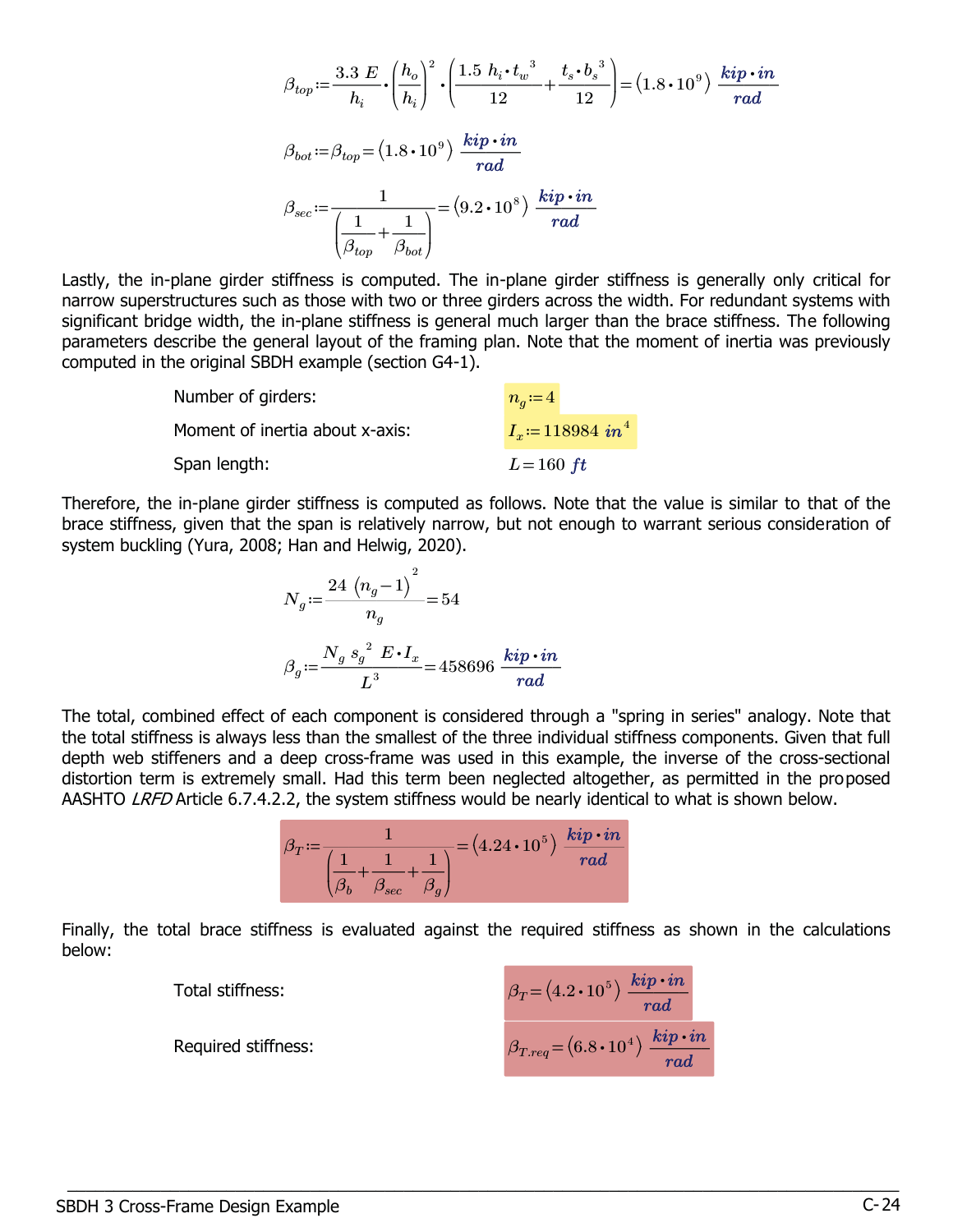

Therefore, the cross-frame panel comprised of L8x8x3/4 single-angle sections is adequate in terms of stability bracing stiffness by a large margin. However, recall from the strength and fatigue limit state calculations that a smaller section is warranted given the reserve capacity. If the designer chooses to reevaluate the design with a smaller angle section, then the bracing stiffness check would also need to be reexamined.

#### References

- American Association of State Highway and Transportation Officials. 2014. G13.1 Guidelines for Steel Girder Bridge Analysis. 2nd Ed.
- American Association of State Highway and Transportation Officials. 2020. LRFD Bridge Design Specifications. 9th Ed. Washington, D.C.
- American Institute of Steel Construction. 2010. Specification for Structural Steel Buildings. 14th Ed. Chicago, IL.
- American Institute of Steel Construction. 2016. Specification for Structural Steel Buildings. 15th Ed. Chicago, IL.
- Barth, K. 2015. Steel Bridge Design Handbook Design Example 2A: Two-Span Continuous Straight Composite Steel I-Girder Bridge. Washington, DC: Federal Highway Administration.
- Battistini, A., W. Wang, T. Helwig, M. Engelhardt, and K. Frank. 2016. "Stiffness Behavior of Cross Frame in Steel Bridge Systems." Journal of Bridge Engineering (American Society of Civil Engineers) 21 (6).
- Han, L., and T. Helwig. 2020. Elastic Global Lateral Buckling of Straight I-Shaped Girder Systems." Journal of Structural Engineering (American Society of Civil Engineers) 146 (4).
- Helwig, T., and J. Yura. 2015. Steel Bridge Design Handbook: Bracing System Design. Washington, DC: Federal Highway Administration.
- Liu, Y., and T. Helwig. 2020a. "Torsional Brace Strength Requirements for Steel I-Girder Systems." *Journal of* Bridge Engineering (American Society of Civil Engineers) 146 (1).
- Liu, Y., B. Kovesdi, and T. Helwig. 2020b. "Torsional Bracing Stiffness Requirements for Steel I-Girder Systems." Journal of Structural Engineering (American Society of Civil Engineers). [Under Revision]
- Rivera, J., and B. Chavel. 2015. Steel Bridge Design Handbook Design Example 3: Three-Span Continuous Horizontally Curved Composite Steel I-Girder Bridge. Washington, DC: Federal Highway Administration.
- Stith, J., A. Schue, J. Farris, B. Petruzzi, T. Helwig, E. Williamson, K. Frank, M. Engelhardt, and J. Kim. 2010. Guidance for Erection and Construction of Curved I-Girder Bridges. TxDOT Report 0-5574-1: Center for Transportation Research, The University of Texas at Austin.
- White, D., D. Coletti, B. Chavel, A. Sanchez, C. Ozgur, J. Jimenez Chong, R. Leon, et al. 2012. Guidelines for Analysis Methods and Construction Engineering of Curved and Skewed Steel Girder Bridges. NCHRP Report 725, Washington, D.C.: Transportation Research Board.

White, D., T. Nguyen, D. Coletti, B. Chavel, M. Grubb, and C. Boring. 2015. Guidelines for Reliable Fit-Up of  $\_$  , and the set of the set of the set of the set of the set of the set of the set of the set of the set of the set of the set of the set of the set of the set of the set of the set of the set of the set of the set of th